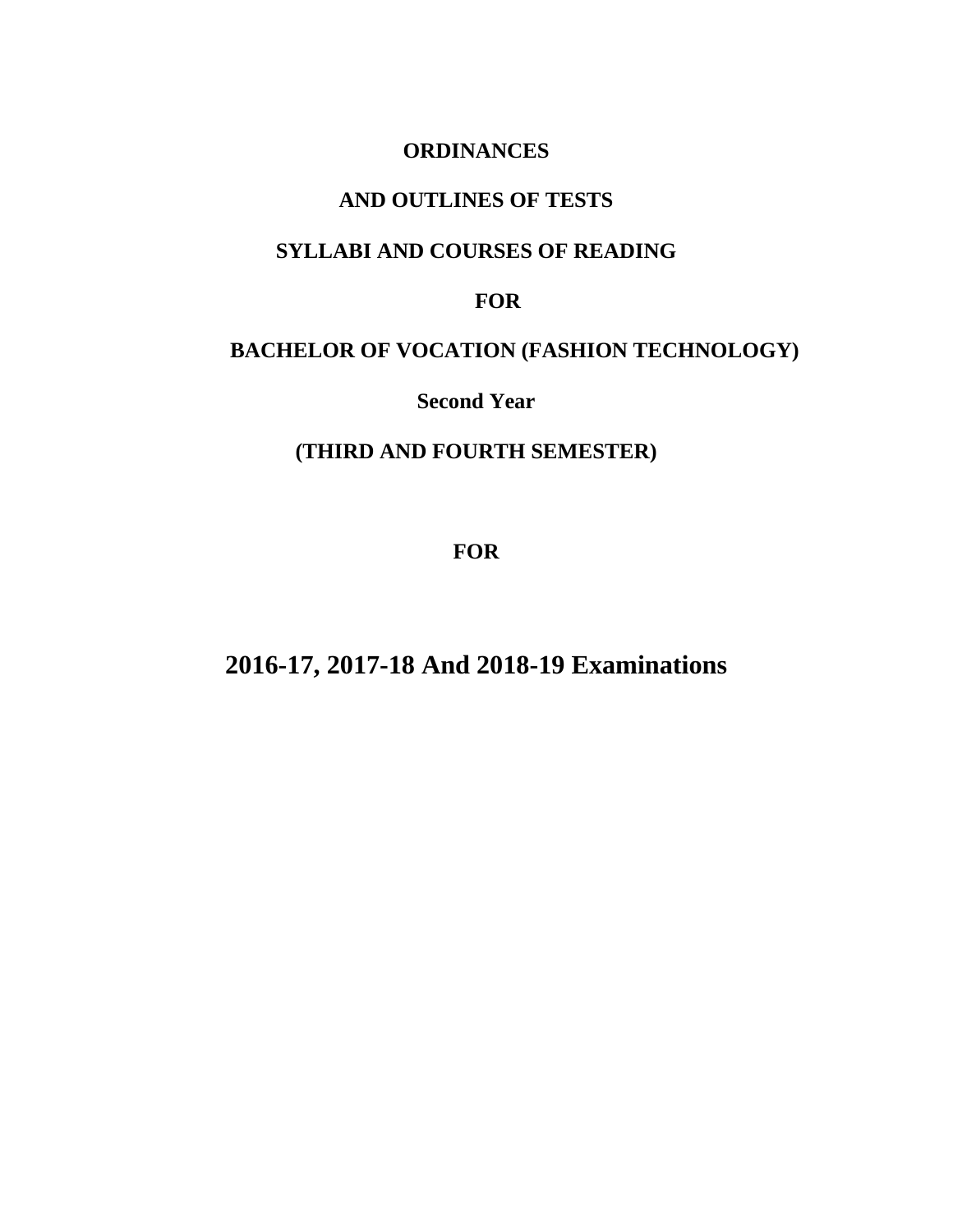### **ORDINANCES (FOR B.VOC. UNDER THE +3 SCHEME)**

Notwithstanding the integrated nature of a course spread over more than one academic year, the ordinances in force at the time a student joins a course shall hold good only for the examination held during or at the end of the academic year. Nothing in these Ordinances shall be deemed to debar the University from amending the ordinances subsequently and the amended ordinances, if any, shall apply to all the students whether old or new.

 The University Grants Commission (UGC) has launched a scheme on skills development based higher education as part of college/university education, leading to Bachelor of Vocation (B.Voc.) Degree with multiple exits such as Diploma/Advanced Diploma under the NSQF.TheB.Voc. programme is focused on universities and colleges providing undergraduate studies which would also incorporate specific job roles and their NOSs alongwith broad based general education. This would enable the graduates completing B.Voc. to make a meaningful participation in accelerating India's economy by gaining appropriate employment, becoming entrepreneurs and creating appropriate knowledge.

- 1. B.Voc. is a Degree with multiple exits such as Diploma, Advanced Diploma and Degree under NSQF comprising three parts spread over three years. Each part will consist of two semesters. The course of study of B.Voc. shall be divided in six semesters and university examination will be held at the end of every semester in the months of November/December (for semester I, III & V) and May/June (for semester II, IV & VI) or as fixed by the Academic Council.
- 2. A candidate will be awarded Diploma in Fashion Technology after completion and passing the first year, Advanced Diploma in Fashion Technology after passing the second year and B.VOC in Fashion Technology after the passing the third year and candidate will be eligible to rejoin the next level at any time without any minimum and Allowed limit duration.
- 3. The outlines of tests and syllabi shall be such as prescribed by the Academic Council from time to time.
- 4. A candidate will be eligible to join 1st semester of B.VOC.( Fashion technology) course, if he/she has passed +2 examination in any stream of Punjab School Education Board, or any other examination recognized as equivalent thereto without reappear.
- 5 Semester examination will be open to regular candidates who have been on the rolls of a college affiliated to this University and meet the attendance and other requirements as prescribed in the Ordinances No.7
- 6 Subject to fulfillment of requirement of House examination, the attendance requirements and these ordinances there will be no condition of passing papers for promotion from odd semester to even semester in an Academic Session.

To qualify for admission to 2nd year of the Course, the candidate must have passed 50% of total papers of the two semesters of the 1st year. Similarly, to qualify for admission to 3rd year of the course, the candidate should have passed 50% of total papers of four semesters of the earlier two years.

A candidate placed under reappear in any paper, will be allowed two chances to clear the reappear, which should be availed within consecutive two years/chances i.e. to pass in a paper the candidate will have a total of three chances, one as regular student and two as reappear candidate.

The examination of reappear papers of odd semester will be held with regular examination of the odd semester and reappear examination of the even semester will be held with regular examination of even semester. But if a candidate is placed under reappear in the last semester of the course, he will be provided chance to pass the reappear with the examination of the next semester, provided his reappear of lower semester does not go beyond next semester.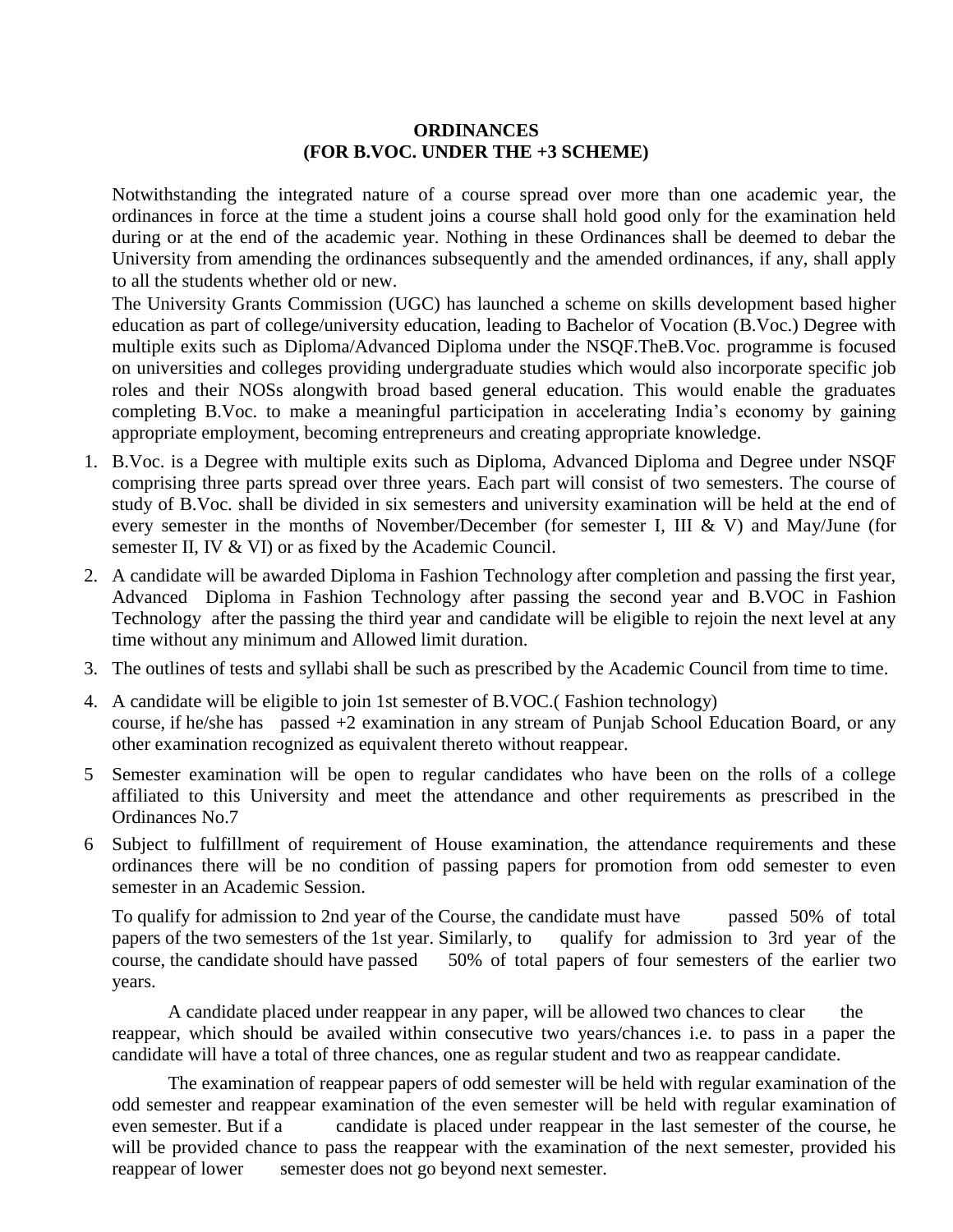# 7 Attendance Requirements

Every candidate will be required to attend a minimum of 75% lectures delivered to that class in each paper as well as 75% of the laboratory work, seminars etc. separately. Provided that a deficiency in attendances may be condoned for special reasons, as per the relevant ordinances on the subject.

- 8 To be eligible to appear in the semester examination a candidate must have obtained in the house examination at least 25% marks in each paper; 33% marks in the aggregate of all subjects of the semester. The Principal at his discretion may allow a special test to a candidate who could not appear in the House examination owing to unavoidable reasons or fails to secure the minimum marks as prescribed above.
- 9 Late College Students: A candidate, who has completed the prescribed course of instructions for a semester but has not appeared in the examination or havingappeared, has failed in the examination, may appear as a late college student within the prescribed period.
- 10 Amount of examination fee to be paid by a candidate for each semester shall be as fixed by the University from time to time.
- 11 Applications for admission to the examination shall be made on the prescribed form attested by the competent authority as per University rules. The last date by which admission forms and fees must reach the Registrar shall be as follows:

| <b>Semester</b><br><b>Examination</b> | Without late<br>fee           | With<br>Rs.<br>$800/-$ Late fee $\parallel$ | With<br>Rs.<br>$1200/-$<br>Late fee | With<br>$5000/-$<br>fee | Rs. With<br>Rs.<br>Late   $10,000$ /- Late<br>fee |
|---------------------------------------|-------------------------------|---------------------------------------------|-------------------------------------|-------------------------|---------------------------------------------------|
| December/January                      | $26^{\text{th}}$<br>September | $15th$ October                              | 21 <sup>st</sup><br>October         | $31st$ October          | $10^{\text{th}}$<br>November                      |
| April/May                             | $28^{\text{th}}$ Feburary     | $15^{\text{th}}$ March                      | $1^{st}$ Mach                       | $31st$ March            | $15^{th}$ April                                   |

- 12 University medal will be awarded to a candidate who secured first position in the University on the basis of the marks of all the six semesters taken together. The general rules and conditions of the University for the award of medal/prizes etc. will be applicable in the award of University medal to the topper of this examination.
- 13 The medium of instructions and examination will be English except for the Punjabi papers.
- 14 In each Theory Paper 40% of the total marks are assigned to the internal assessment and 60% marks to the university examination.
- 15 In each Practical Paper 50% of the total marks are assigned to the internal assessment and 50% marks to the university Practical examination.
- 16 The minimum number of marks required to pass the examination in each Part shall be 26 in each subject, provided that in subject with practical the percentage shall be required separately in written and practical/lab work. The candidate shall also be entitled to grace marks as admissible under the ordinances relating to the **GENERAL GRACE MARKS**.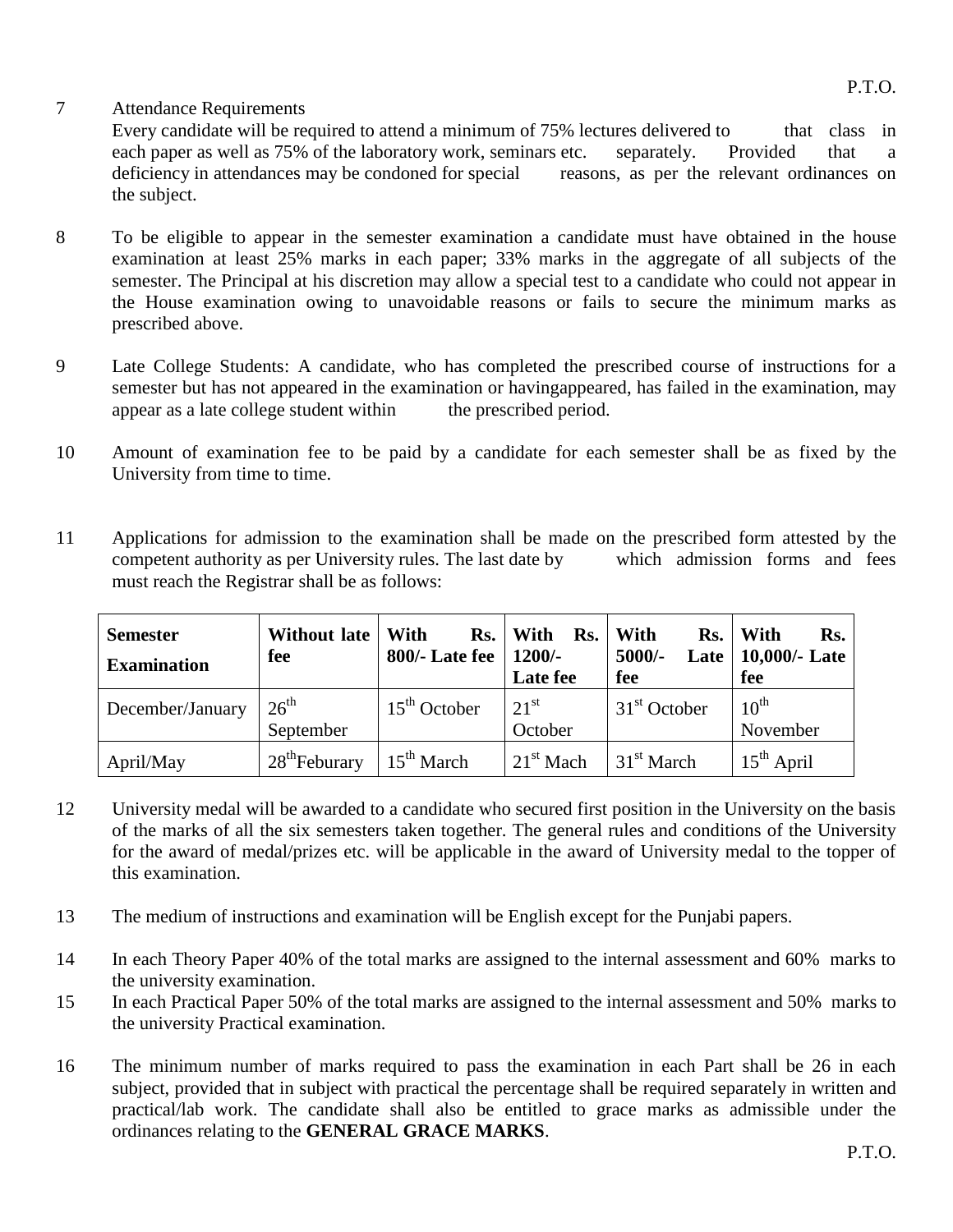- 17 The successful candidates shall be classified on the basis of aggregate marks secured in all the six semesters of B.VOC taken together as under:
	- (a) 75% or more with Distinction.
	- (b) 60% or more in the First division.
	- (c) 50% or more but less than 60% in the Second division.
	- (d) Below 50% in the Third division.
- 18 The program has Multiple Exit and Entry Points
	- (a) If a Student wants to Exit After Completion of First year he/she will Awarded with Diploma in Fashion technology and it is equivalent to NSQF Level 5 .
	- (b) If a Student wants to Exit after Completion of Second year he/she will Awarded with Advance Diploma in Fashion technologyand it is equivalent to NSQF Level 6.
	- (c) After Completion of Third year they will Awarded withB.Voc Degree in Fashion technologyand it is equivalent to NSQF Level 7.
	- (d) The B.VOC (Fashion technology) Degree will be count as equivalent to Bachelor degree for admission in all Master degrees.

|        | <b>SKILL</b>     | <b>GENERAL</b>   | <b>NORMAL</b>   | <b>NSQF</b>  | <b>EXIT POINT</b> |
|--------|------------------|------------------|-----------------|--------------|-------------------|
|        | <b>COMPONENT</b> | <b>EDUCATION</b> | <b>CALENDAR</b> | <b>LEVEL</b> | /AWARDS           |
|        | <b>CREDITS</b>   | <b>CREDITS</b>   | <b>DURATION</b> |              |                   |
| Year 1 | 36               | 24               | Two             | Level        | Diploma in        |
|        |                  |                  | Semesters       | 5            | Fashion           |
|        |                  |                  |                 |              | Technology        |
| Year 2 | 36               | 24               | Two             | Level        | Advance           |
|        |                  |                  | Semesters       | 6            | Diploma in        |
|        |                  |                  |                 |              | Fashion           |
|        |                  |                  |                 |              | Technology        |
| Year 3 | 36               | 24               | Two             | Level        | B. Voc            |
|        |                  |                  | Semesters       | 7            | Degree            |
| Total  | 108              | 72               |                 |              |                   |

# **The Lecture Hours for each of the years are as follows:**

a) One Credit would mean equivalent of 15 periods of 60 minutes each, for theory, workshops /labs and tutorials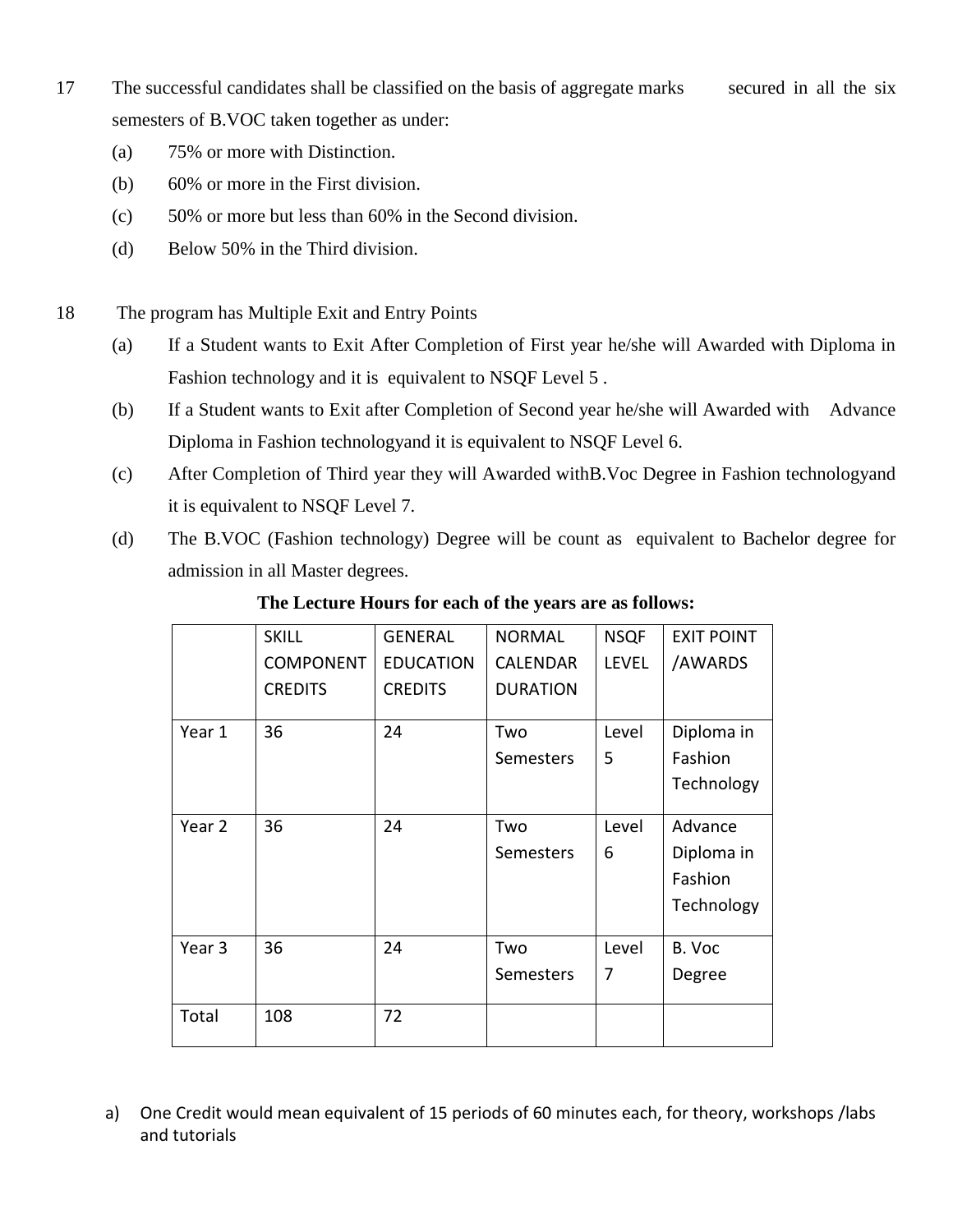- b) For internship/field work, the credit weight age for equivalent hours shall be 50% of that for lectures/workshops.
- c) For self-learning, based on e-content or otherwise, the credit weight age for equivalent hours of study should be 50% or less of that for lecture

#### **SYLLABUS BACHELOR OF FASHION TECHNOLOGY FOR B.VOC (Fashion Technology) Second Year( 3rd Semester) 2016-17, 2017-18 And 2018-19 Examinations**

| Sr.<br>No. | <b>Title of Paper</b>                                        | <b>External</b><br><b>Assessment</b> | <b>Internal</b><br><b>Assessment</b> | <b>Total</b><br><b>Marks</b> | <b>Credits</b> |
|------------|--------------------------------------------------------------|--------------------------------------|--------------------------------------|------------------------------|----------------|
|            |                                                              |                                      |                                      |                              |                |
| 1.         | <b>Statistics</b>                                            | 74                                   | 26                                   | 100                          | 4              |
| 2.         | <b>Knitting Technology</b>                                   | 74                                   | 26                                   | 100                          | 3              |
| 3.         | <b>Indian Traditional Textiles</b><br>& Embroideries         | 74                                   | 26                                   | 100                          | 4              |
| 4.         | Principles of marketing                                      | 74                                   | 26                                   | 100                          | 4              |
| 5.         | <b>Textile Industrial Training</b><br>(One Month)            | 100                                  | $\overline{0}$                       | 100                          | 4              |
| 6.         | <b>Indian Traditional Textiles</b><br>& Embroideries-<br>Lab | 100                                  | $\theta$                             | 100                          | 4              |
| 7.         | Office Operations $\&$<br>Presentations -<br>Lab             | 50                                   | $\theta$                             | 50                           | 4              |
| 8.         | Basics of knitting<br>technology-<br>Lab                     | 50                                   | $\overline{0}$                       | 50                           | 3              |
|            |                                                              | 596                                  | 104                                  | 700                          | 30             |

# **B.VOC (Fashion Technology) Second Year (4 th Semester) 2016-17, 2017-18 And 2018-19 Examinations**

| Sr.<br>No.   | <b>Title of Paper</b>                   | <b>External</b><br><b>Assessment</b> | <b>Internal</b><br><b>Assessm</b><br>ent | <b>Total</b><br><b>Marks</b> | <b>Credits</b> |
|--------------|-----------------------------------------|--------------------------------------|------------------------------------------|------------------------------|----------------|
|              | Punjabi Compulsory/Mudla<br>Gyan        | 75                                   | 25                                       | 100                          | 4              |
| $\mathbf{2}$ | <b>Garment Production</b><br>Management | 74                                   | 26                                       | 100                          | 3              |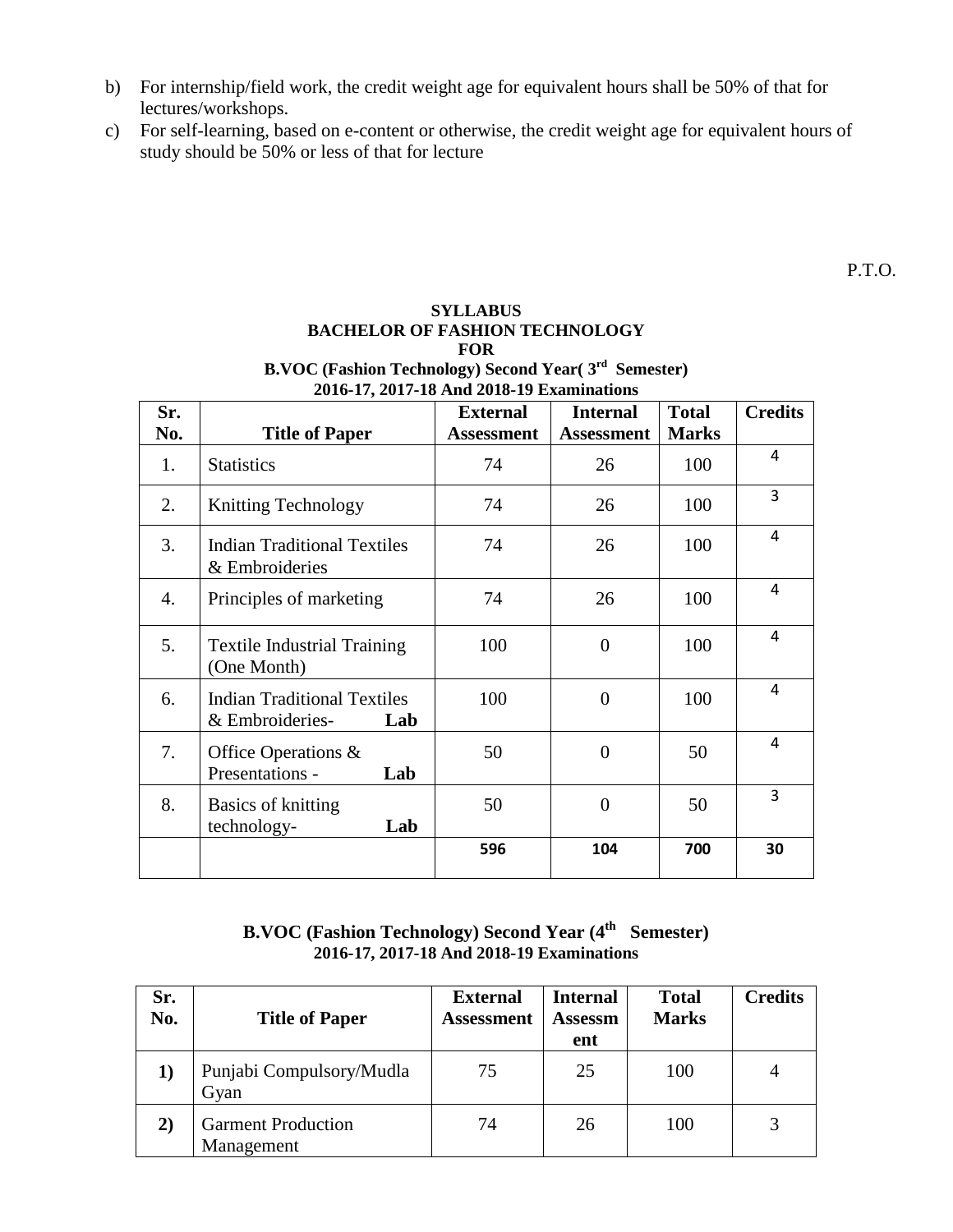| 3)               | Personality development $\&$<br>communication skills | 74  | 26       | 100 | 4              |
|------------------|------------------------------------------------------|-----|----------|-----|----------------|
| $\boldsymbol{4}$ | <b>History of Indian Costumes</b>                    | 74  | 26       | 100 | 3              |
| 5)               | Draping Methods - Lab                                | 100 | $\Omega$ | 100 | $\overline{A}$ |
| 6                | <b>Clothing Construction</b><br>Techniques-<br>Lab   | 100 | $\Omega$ | 100 | 4              |
| 7)               | Fundamentals of design Lab                           | 50  | $\Omega$ | 50  | $\overline{4}$ |
| 8)               | <b>Computer Aided Fashion</b><br>Design-I<br>Lab     | 50  | 0        | 50  | $\overline{4}$ |
| 9)               | **Environmental and Road<br><b>Safety Awareness</b>  | 70  | 30       | 100 |                |
|                  |                                                      | 597 | 103      | 700 | 30             |

\*\* Environmental and road safety Awareness ( Qualifying paper)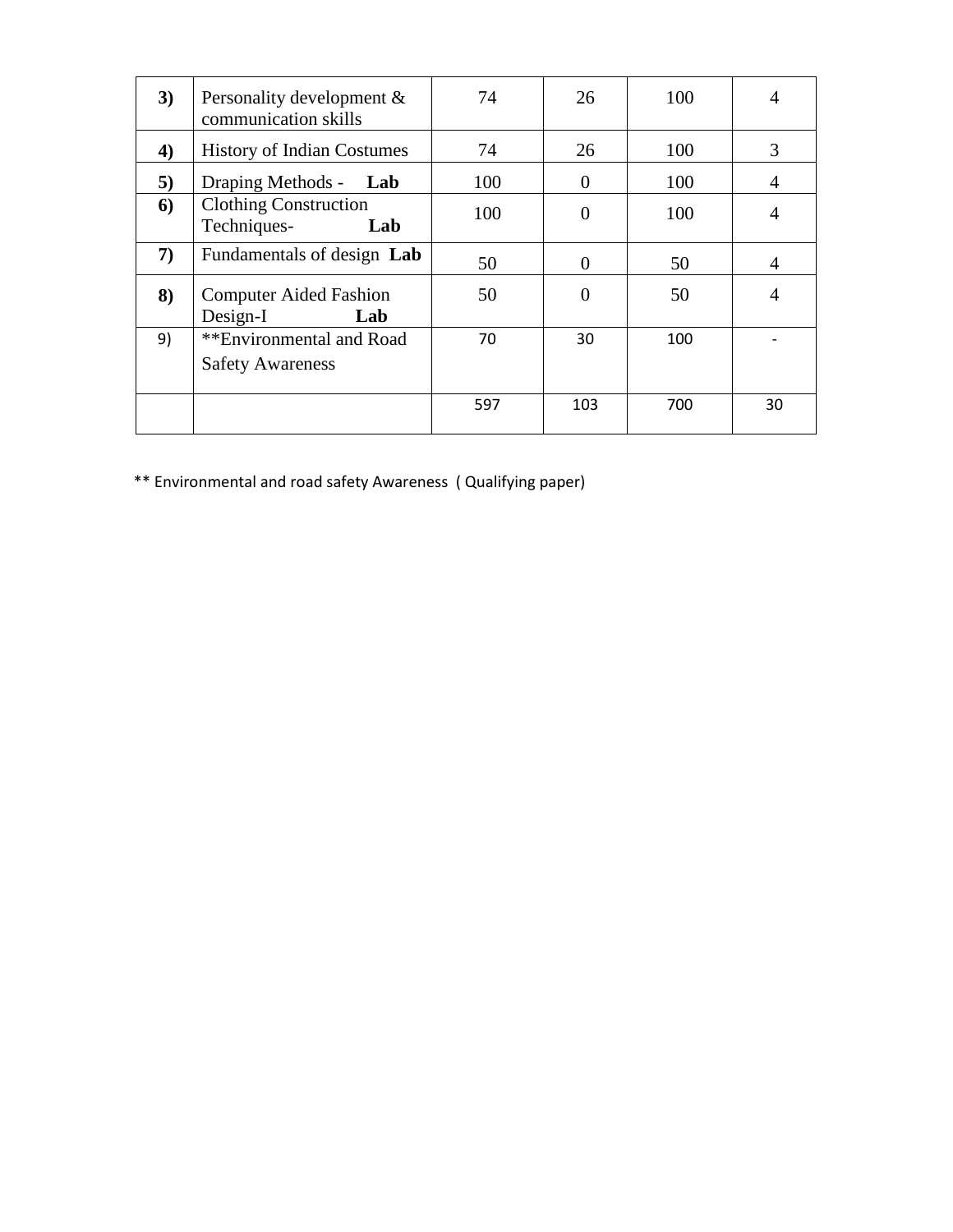# **STATISTICS - THEORY B. Voc (FT) SEM-III**

# **Max. Marks :74 Allowed Time : 3hrs Min. Pass Marks : 26**

#### **INSTRUCTIONS FOR THE PAPER SETTER**

The question paper will consist of three sections A, B and C. Each of sections A and B will have four questions from the respective sections of the syllabus and each question carry 11 marks. Section C will consist of one compulsory question having 10 short-answer typed questions carrying 3marks each covering the entire syllabus uniformly.

#### **INSTRUCTIONS FOR THE CANDIDATES**

Candidates are required to attempt two questions each from section A and B of the question paper and the entire section C.

#### **SECTION-A**

Introduction to Statistics: Presentation and analysis of statistical data, Classification and Tabulation, Continuous and discrete frequency distribution, tabulation of Data, Sampling, Sampling Size and types of sampling. .Probability theory: Concept of Probability, dependent and independent events.

#### **SECTION-B**

Measure of central tendency and dispersion Mean, Median, Mode**,** Measures of dispersion: range, quartile deviation, Mean Deviation and Standard deviation, Coefficient of Variance, Correlation analysis.

#### **Suggested Books:**

- 1. S. P gupta and M.P gupta : Business statistics, Sultan chand
- 2.Quantitative Methods by N.K. Nag, Kalyani Publishers
- 3.S.CGupta,Fundamentals of Statistics.
- 4.C.B.Gupta :An Introduction to Statistical Methods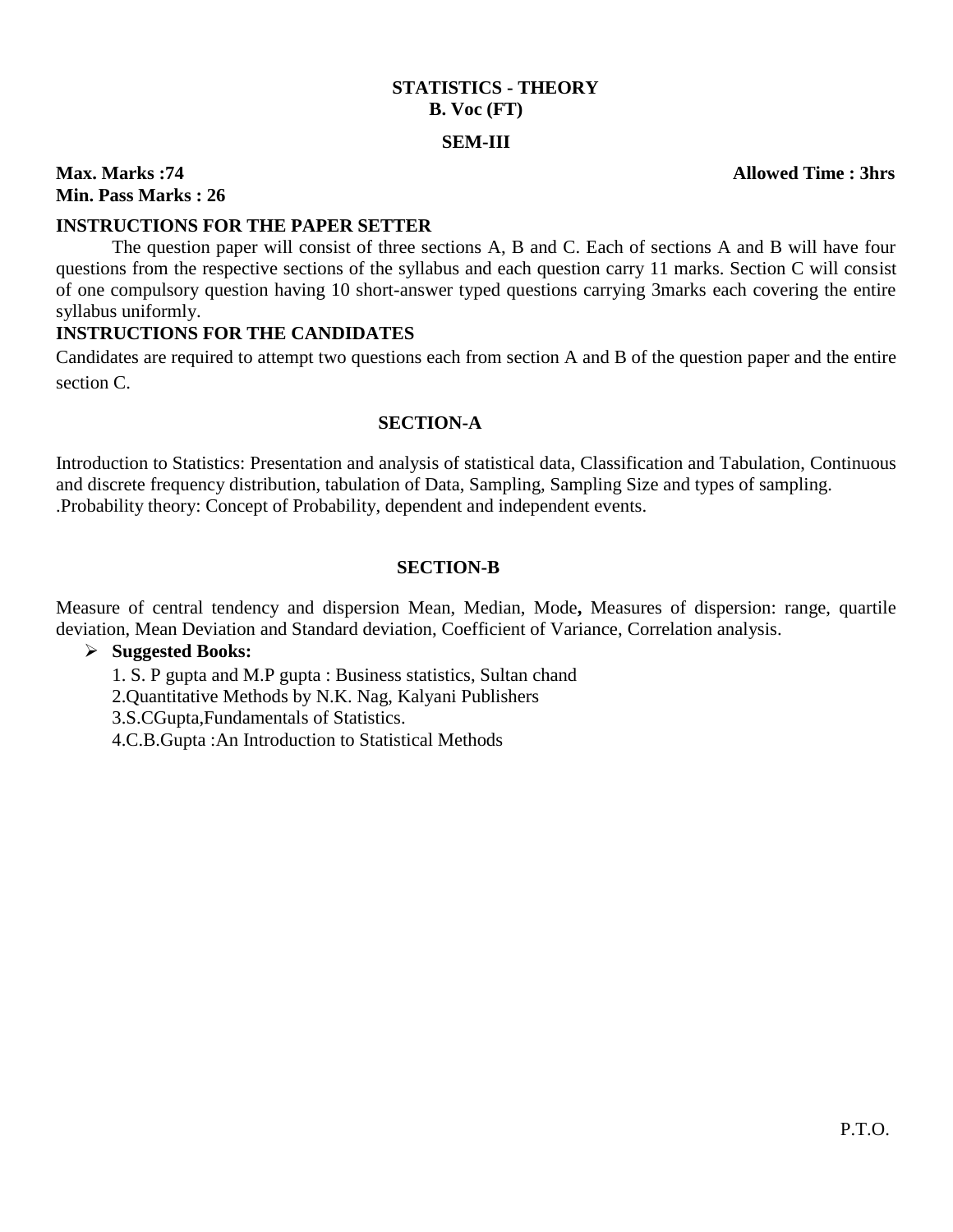# **KNITTING TECHNOLOGY -THEORY B. Voc (FT) SEM-III**

# **Min Pass Marks: 26**

#### **INSTRUCTIONS FOR THE PAPER SETTER**

The question paper will consist of three sections A, B and C. Each of sections A and B will have four questions from the respective sections of the syllabus and each question carry 11 marks. Section C will consist of one compulsory question having 10 short-answer typed questions carrying 3marks each covering the entire syllabus uniformly.

# **INSTRUCTIONS FOR THE CANDIDATES**

Candidates are required to attempt two questions each from section A and B of the question paper and the entire section C.

# **SECTION– A**

- Introduction and Classification of Knitted Fabrics.
- Process of Weft Knitting, study of Single Jersey, Double Jersey, Rib, Purl and Interlock.
- Process of Warp Knitting, study of Tricot and Rashel.
- Difference between Knits and Woven.
- Basic Concepts and Terms used in Knitting Technology : circular knit, flat knit, double knit, interlocking, bird's eye, drop stitch, links and links fabric, pile knit, purl fabric,rib fabric.

# **SECTION– B**

- Felting: Introduction, Manufacturing process and Types of Felts.
- Bonding: Introduction and Manufacturing process of Bonding.
- Knotting: Introduction, Material required and Name of some common knots.
- Study of Knitting machines Weft and Warp Flat, Bed and Circular
- Comparison of Warp knitting and Weft Knitting.
- Knitted Fabric Defects.

# **REFERENCES:**

- Prof.Ajganokar D.V.,"Knitting Technology" Universal Publishing Co. Mumbai.
- Spencer David J.,"Knitting Technology" Perelman Press,UK.
- Bracken Bury Terry.," Knitting Clothing Technology" Black well Science,UK.
- Potter and Corbman,"Fibers to Fabric "McGraw Hill Publisher.

# **Max Marks: 74** Allowed Time: 3 Hrs.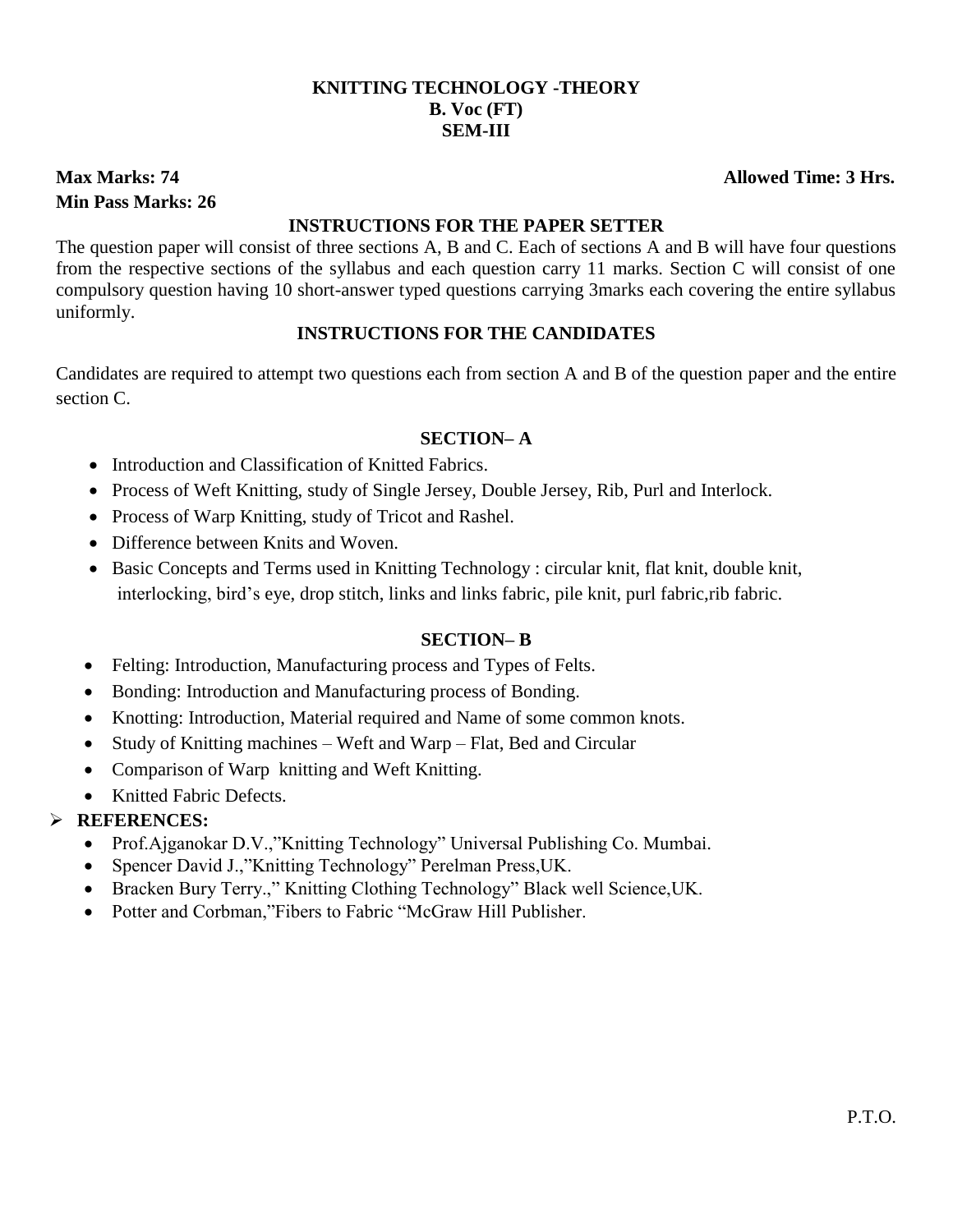# **INDIAN TRADITIONAL TEXTILES AND EMBROIDERIES- THEORY B. Voc (FT) SEM-III**

# **Min Pass Marks: 26**

# **INSTRUCTIONS FOR THE PAPER SETTER**

The question paper will consist of three sections A, B and C. Each of sections A and B will have four questions from the respective sections of the syllabus and each question carry 11 marks. Section C will consist of one compulsory question having 10 short-answer typed questions carrying 3marks each covering the entire syllabus uniformly.

# **INSTRUCTIONS FOR THE CANDIDATES**

Candidates are required to attempt two questions each from section A and B of the question paper and the entire section C.

# **SECTION – A**

- Woven textiles of India-:
	- (a) Jamdani sarees of West Bengal
	- (b) Brocade of Banaras
	- (c) Kashmiri shawls
	- (d) Gujarati Patolas
- Printed Textiles -:
	- (a) Sanganeri
	- (b) Kalamkari
	- (c) Madhubani

# **SECTION – B**

- Traditional embroideries of different region of India with emphasis on texture, motifs, design and colors of following -:
	- (a) Phulkari of Punjab ( e) Sindhi of Gujrat
	- (b) Kantha of Bengal (f) Chamba Rumal-HP
	- (c) Kasuti of Karnataka ( g) Kashida of Kashmir
	- (d) Chikankari of –UP
- Resist dyed Textiles Bandhani, Batik, Patola, Ikat, Poachampalli
- **Suggested Books:**
	- "Indian Crafts" by Sarof D.N. Publisher Vikas.
	- Technology of Indian Embroidery "By Marel A. Publisher Bats ford.
	- Crative Art of Embrodery "By Snoop Brbare Publisher. Numblity

**Max Marks: 74 Allowed Time: 3 Hrs.**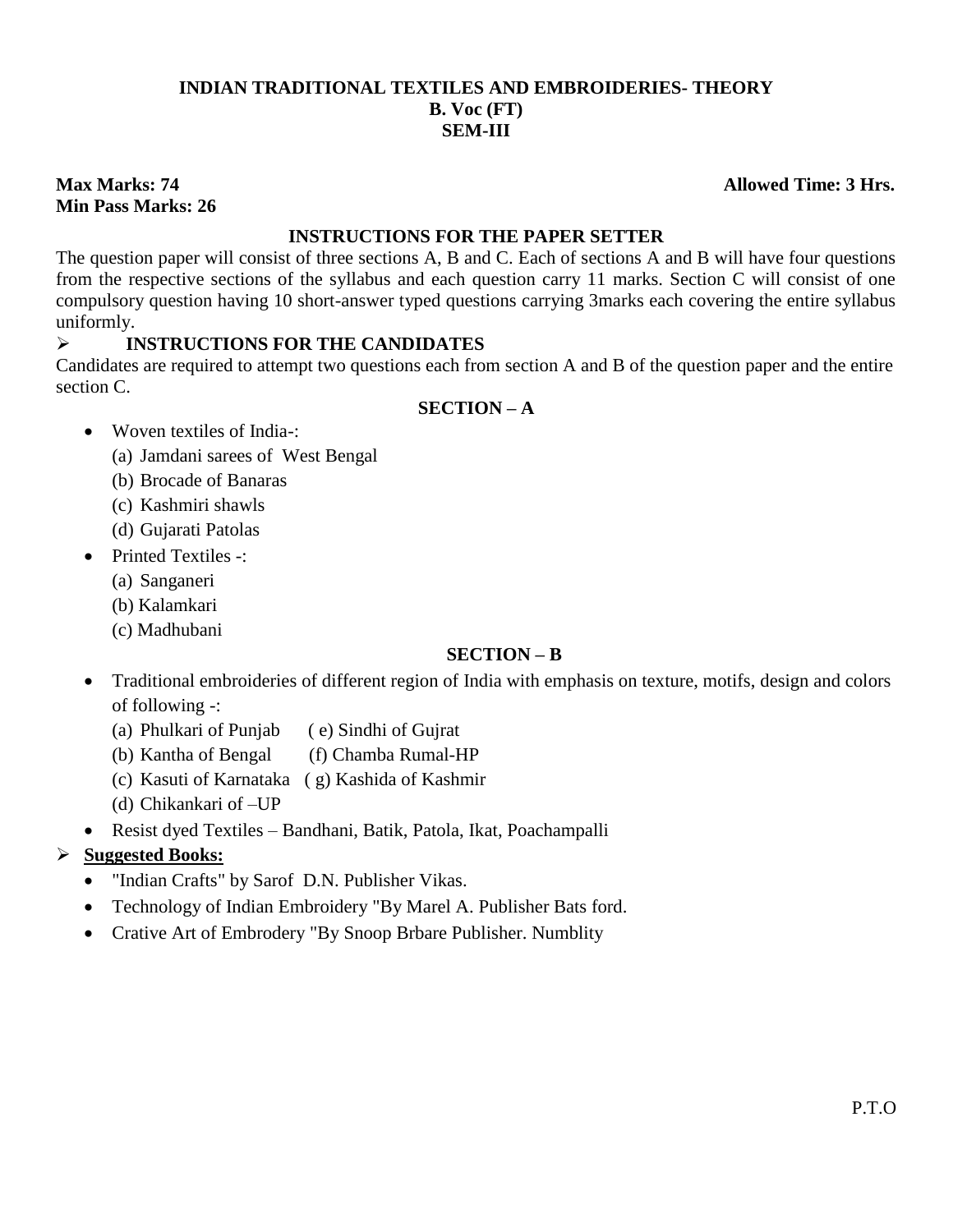# **PRINCIPLES OF MARKETING - THEORY B. Voc (FT) SEM-III**

# **Min. Pass Marks : 26**

### **INSTRUCTIONS FOR THE PAPER SETTER**

The question paper will consist of three sections A, B and C. Each of sections A and B will have four questions from the respective sections of the syllabus and each question carry 11 marks. Section C will consist of one compulsory question having 10 short-answer typed questions carrying 3marks each covering the entire syllabus uniformly.

#### **INSTRUCTIONS FOR THE CANDIDATES**

Candidates are required to attempt two questions each from section A and B of the question paper and the entire section C.

#### **Section – A**

#### **1. Nature and Role of Marketing**

- a. Marketing Concept
- b. Marketing environment
- c. Marketing segmentation

#### **2. Product Mix**

- a. Product Life Cycle.
- b. Development of new product
- c. Branding, labeling & packaging
- **3. Pricing**
	- a. Product prising & strategies

#### **Section – B**

#### **1. Distribution System**

- a. Channels of Distribution Types and Functions Role of Middleman.
- b. Choice of Distribution System with Reference to Clothing.

#### **2. Sales, Promotion**

- a. Sales Promotion Strategies
- b. Publicity & public relations
- c. Good salesmanship

# **3. Marketing Research to study Consumer Demand**

- a. Consumer behavior
- b. Determinants
- c. Types
- d. Buying motions

# **Books Recommended:**

# **Essential Reading:**

- 1. Amarchand, D. and Varadarajan, B.: An Introduction to Marketing Management, (1981),Vikas
- Publishing House Private Ltd.

# **Further Reading:**

- 2. Davar, R.S.: Marketing Management, Bombay, (1982),Progressive Corporation Private Limited.
- 3. Sherlakar S.A.,: Marketing Management, Delhi. (1982), Himalaya Publishing House.

### **Max. Marks :74 Allowed Time : 3hrs**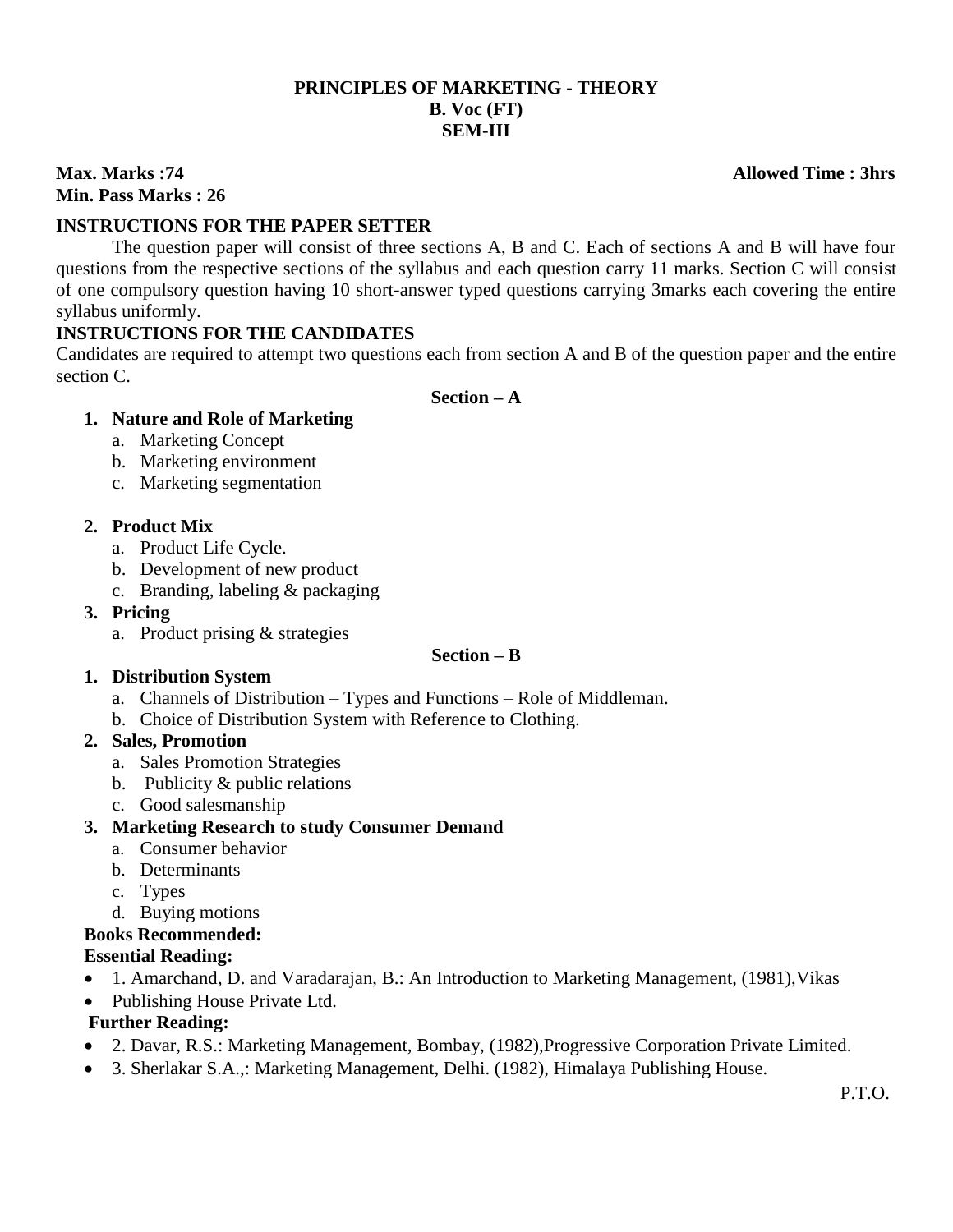# **TEXTILE INDUSTRIAL TRAINING (ONE MONTH)**

# **B. Voc (FT) SEM-III**

# **Max marks-100**

#### **INSTRUCTIONS FOR THE PAPER SETTER**

- 1. Documentation will carry 74 marks
- 2. Power Point Presentation will carry 10 marks
- 3. Voice-Viva made of 8 questions will carry 2 marks each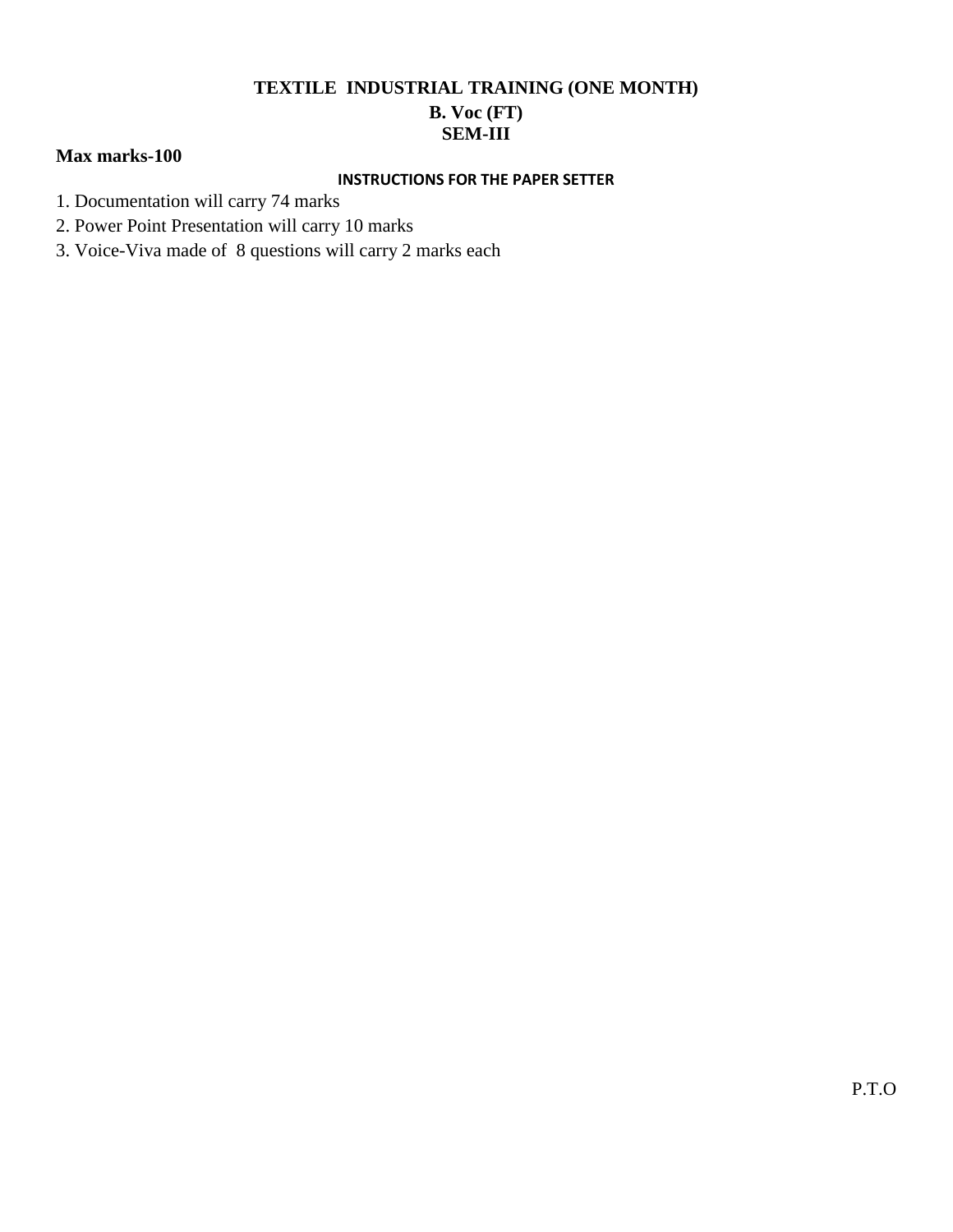### **INDIAN TRADITIONAL TEXTILES AND EMBROIDERIES - LAB B. Voc (FT) SEM-III**

#### **Objectives:-**

i To learn the basic embroidery stitches

ii To learn the basic fabrics, stitches, motifs and colors used in Traditional embroideries iii To learn the techniques of tie and dye and batik

iv To learn the selection of appropriate design and motif enlargement and reduction.

# **Basic Designing:-**

- Selection of appropriate design
- Decorative dyeing Tie and Dye, Batik, block printing
- Samples for traditional embroideries
- Fancy embroidery stitches one sample with twenty different stitches
- One article using and embroidery.

# **Suggested Books:**

- "Basic Process Clothing Construction" By sherie Doongaji Publisherr Lucknow.
- "Garment Technology for Fashion Designer" By Gerry Cooklin.
- "Garment Construction Skill" By PremlataMullick.

# **Max.** Marks -100 **Allowed Time-** -3 hrs.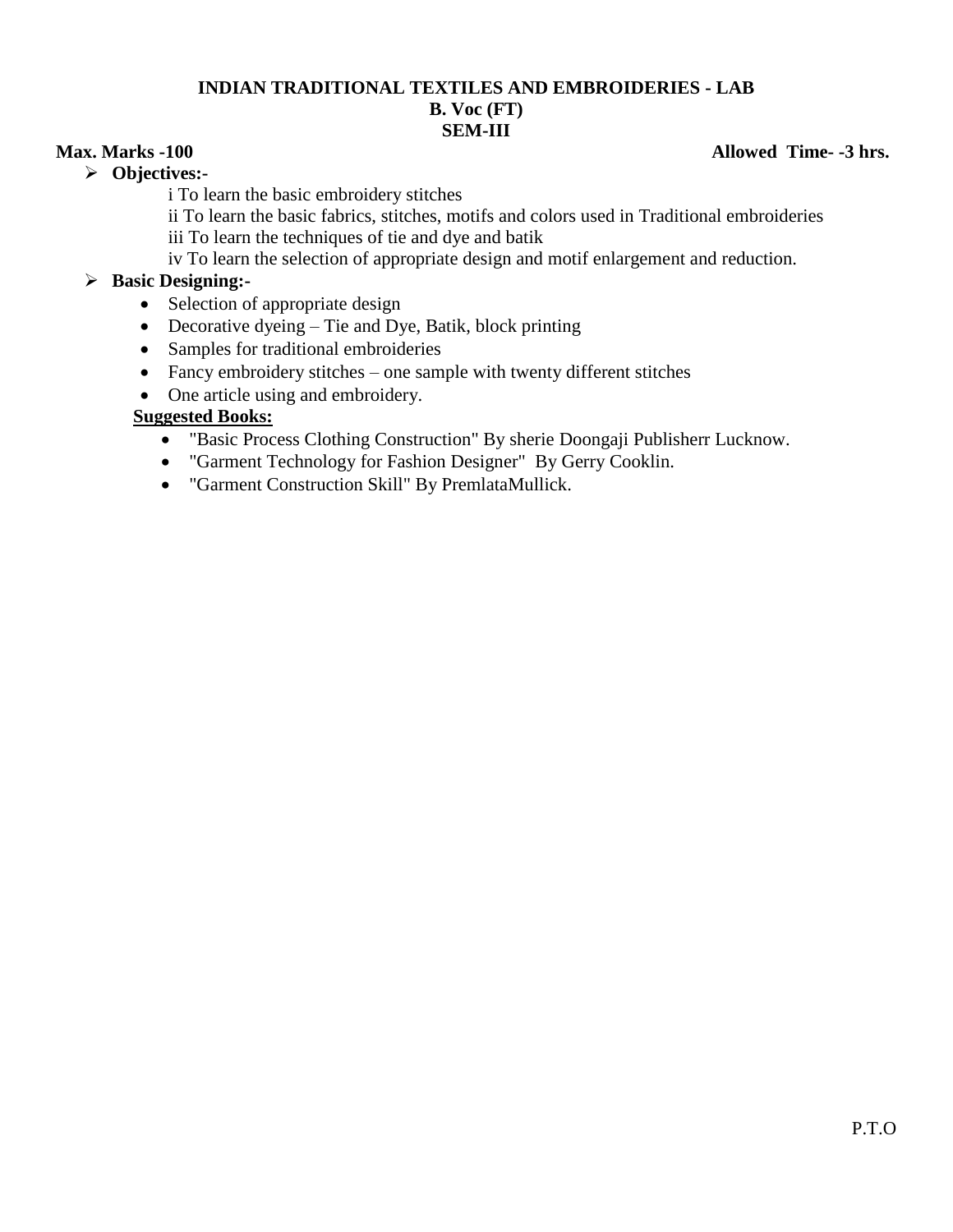#### **OFFICE OPERATIONS & PRESENTATIONS - LAB B. Voc (FT) SEM-III**

#### **SECTION-A**

**Max Marks: 50 Allowed Time: 3 Hrs.** 

**MS-word**: Design, create and modify a range of business documents, Displaying Different Views of a Document, Creating and Saving a Document, Selecting, Modifying, Finding and Replace Text, Align Text Using Tabs, Display Text as List Items. Apply Borders and Shading, Preview a document, and adjust its margins and orientation, Insert & Format a Table, Convert Text to a Table, Check Spelling and Grammar, Use the Thesaurus, Print with default or custom settings, Managing Lists – Sort, Renumber, Customize a List, Apply a Page Border and Colour, Sorting Table Data, Control Cell Layout, Perform Calculations in a Table, Creating Customized Formats with Styles and Themes. Create or Modify a Text Style, Create a Custom List or Table Style. Modifying Pictures & Picture Appearance Settings, Wrap Text around a Picture, Insert and Format Screenshots in a Document, Add WordArt , Use the Mail Merge Feature including Envelopes and Labels.

#### **SECTION-B**

**MS-Excel:** Construct a spreadsheet and populating Cell Data, Formatting Cells - Search Worksheet Data, Changing Fonts, Modify Rows and Columns, Managing Worksheets and Workbooks, Applying Formulas and Functions, Inserting Currency Symbols, Merging cells, Spell Check a Worksheet, Add Borders and Color to Cells, Printing options to output a chart, Modify the Layout of a Paragraph – Tabs, Headers, Footers, Apply Styles & Manage Formatting, Document Templates, Insert contents, page and section breaks, Apply Character Formatting.

Clip Art , Symbols, Illustrations, Set Page Breaks, Page Layout Options, Manage Workbook Views, Apply Cell and Range Names, Auto Sum in Cells, Calculate Data Across Worksheets, Sort or Filter Worksheet or Table Data, Create, Modify and Format Charts, Create, modify and format spreadsheets using the full range of the software formatting, features including conditional formatting for example Hide /unhide/freeze rows and columns.

**MS-PowerPoint**: Salient features of POWER POINT, Starting ,Saving and quitting presentation, various components and elements of PowerPoint Package. Insert Clip Art and Graphs. Adding Multimedia Effects to the slide. Formatting and Editing Presentations. Adding Animation and Transition effects to the presentations.

#### **References**:-

- 1. Microsoft Office Word by Torben Lage Frandsen
- 2. Word 2010 Introduction by Stephen
- 3. Word 2010 Advanced by Stephen Moffa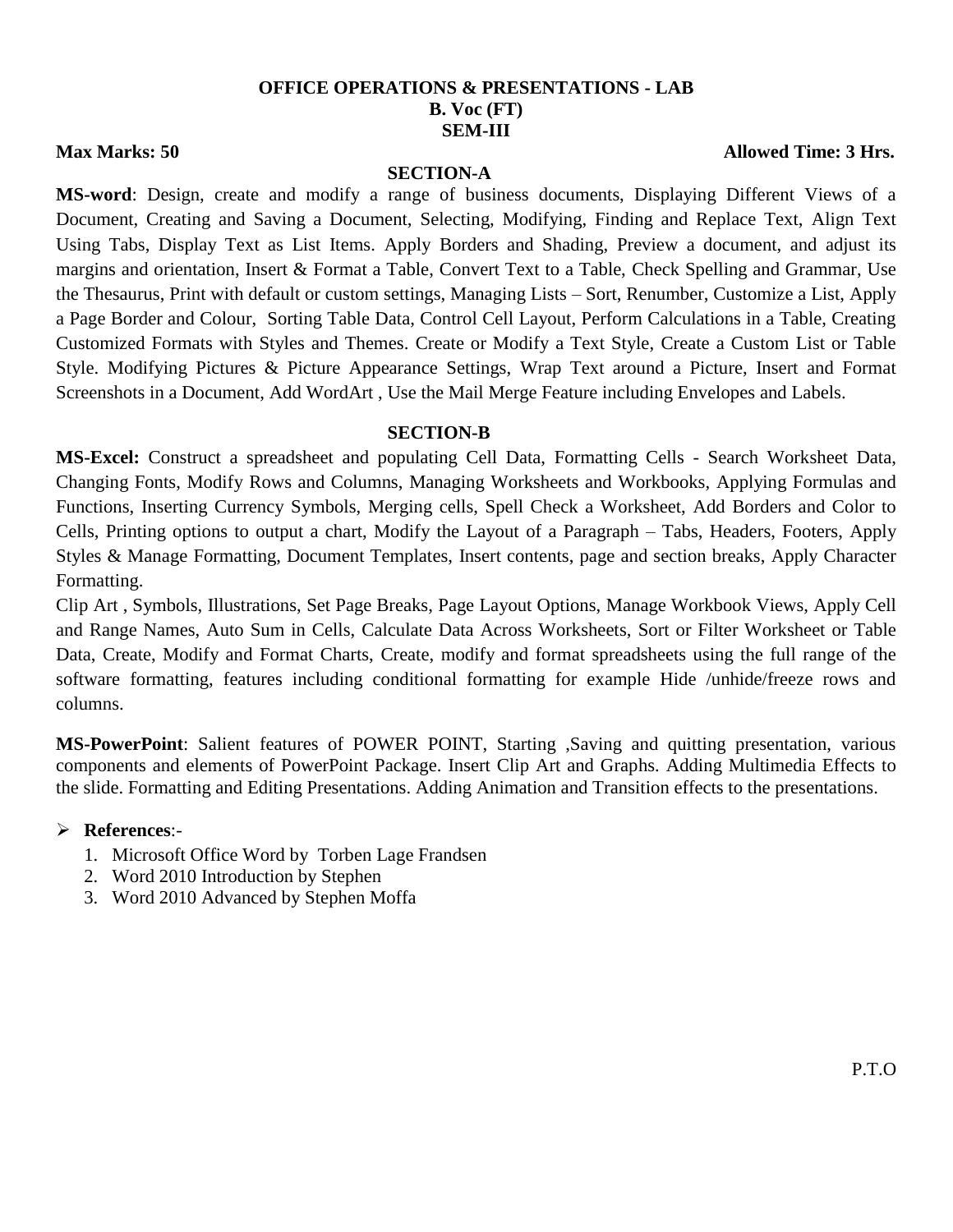# **BASICS OF KNITTING TECHNOLOGY - LAB B. Voc (FT) SEM-III**

# **Max Marks: 50 Allowed Time: 3 Hrs.**

Principles of Hand Knitting Principles of Machine knitting

Learning to operate the flat bed knitting machine (different gauges)

- Making hand knitted samples on plain, purl, 1x1 rib (single jersey), cable, net pattern, multi color
- $\triangleright$  design, honey comb design.
- Making machine knitted samples of various structures: single jersey, rib, purl, float & miss stitch,
- $\triangleright$  Interlock, cable & tuck.
- $\triangleright$  Analysis and testing of knitted samples
- $\triangleright$  Yarn calculating for weft and warp knits
- $\triangleright$  Visits to different knitting units.
- $\triangleright$  Preparation of different garments using different types of knitting.

# **Books Recommended:**

# **Essential Reading:**

1. David J. Spencer – Knitting technology , "(3rd edition),2001, Woodhead Publication

2. Samnel Raz – Flat knitting , 1991,Meisenback.

# **Further Reading:**

- 3. Terry Brackenbury Knitted clothing technology, 1992, Wiley Blackwell.
- 4. D.B. Ajgaonkar Knitting technology, Pergamon Press Oxford 1982.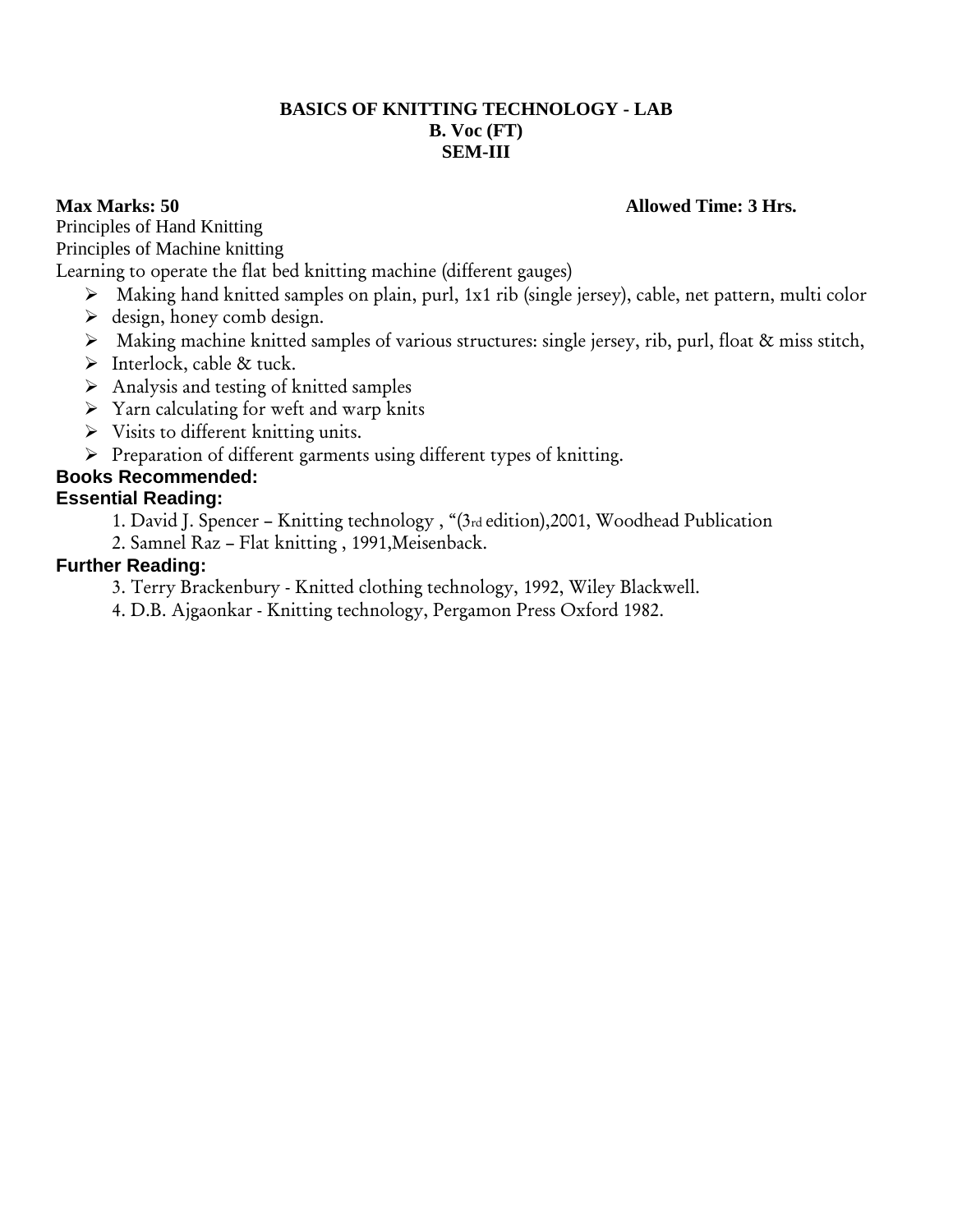# **ਬੀ. ਏ/ਬੀ.ਐਸ.ਸੀ./ਬੀ.ਕਾਮ ਭਾਗ-ਦੂਜਾ, ਪੰਜਾਬੀ** ਲਾਜ਼ਮੀ (ਸਮੈਸਟਰ ਤੀਜਾ ਅਤੇ ਚੌਥਾ) **2015-16, 2016-17 ਅਤੇ 2017-18 ਸ਼ੈਸਨ ਲਈ** (ਸਮੈਸਟਰ ਚੌਥਾ)

| ਕਲ ਅੰਕ : 100                | ਪਾਸ ਹੋਣ ਲਈ ਅੰਕ : 35                      |
|-----------------------------|------------------------------------------|
| ਅੰਦਰੂਨੀ ਮੁਲਾਂਕਣ : 25 ਅੰਕ    | ਅੰਦਰਨੀ ਮਲਾਂਕਣ ਵਿਚੋਂ ਪਾਸ ਹੋਣ ਲਈ ਅੰਕ : 09  |
| ਬਾਹਰੀ ਪਰੀਖਿਆ: <i>75 ਅੰਕ</i> | ਬਾਹਰੀ ਪਰੀਖਿਆ ਵਿਚੋਂ ਪਾਸ ਹੋਣ ਲਈ ਅੰਕ : 26   |
| ਸਮਾਂ : 3 ਘੰਟੇ               | (ਅਧਿਆਪਨ: 50 ਪੀਰੀਅਡ, 6 ਪੀਰੀਅਡ ਪ੍ਰਤੀ ਹਫਤਾ) |

#### ਪਾਠਕ੍ਰਮ ਅਤੇ ਪ੍ਰਸ਼ਨ-ਪੱਤਰ ਦੀ ਰੂਪ-ਰੇਖ<u>ਾ</u>

<u>ਭਾਗ–ੳ</u>

ਕਵਿਤਾ ਦੀ ਪਸਤਕ ਸੰਪਾਦਿਤ ਕੀਤੀ ਜਾਵੇਗੀ

#### ਭਾਗ–ਅ

- $m-1$  ਅਖਬਾਰੀ ਰਿਪੋਰਟ ਤਿਆਰ ਕਰਨਾ
- $m-2$  ਵਿਆਕਰਣ
	- $(i)$  ਗਰਮਖੀ ਲਿਪੀ ਦਾ ਇਤਿਹਾਸ
	- $(ii)$  ਗੁਰਮੁਖੀ ਲਿਪੀ ਦੀਆਂ ਵਿਸ਼ੇਸ਼ਤਾਵਾਂ
	- (iii) ਪੰਜਾਬੀ ਸ਼ਬਦ ਜੋੜਾਂ ਦੇ ਨਿਯਮ

#### ਭਾਗ–ੲ

ਭਾਗ ੳ ਅਤੇ ਅ ਦੇ ਵਿਆਕਰਣ ਵਾਲੇ ਭਾਗ ਵਿਚੋਂ ਸੰਖੇਪ ਉਤਰਾਂ ਵਾਲੇ ਪਸ਼ਨ।

#### ਅੰਕ-ਵੰਡ ਤੇ ਪੇਪਰ ਸੈੱਟਰ ਲਈ ਹਦਾਇਤਾਂ

| 1. |                                                       |                                |        |
|----|-------------------------------------------------------|--------------------------------|--------|
|    | 2. ਪੁਸੰਗ ਸਹਿਤ ਵਿਆਖਿਆ                                  | (ਚਾਰ ਵਿਚੋਂ ਦੋ) $2x6=12$ ਅੰਕ    |        |
|    | 3. ਰਿਪੋਰਟ ਲਿਖਣੀ                                       | (ਤਿੰਨ ਵਿਚੋਂ ਇੱਕ)        09 ਅੰਕ |        |
|    | 4. ਭਾਗ ਅ−2 ਵਿਚਲੇ ਵਿਆਕਰਨ ਵਾਲੇ ਭਾਗ ਵਿਚੋਂ ਵਰਣਨਾਤਮਕ ਪੁਸ਼ਨ | (ਦੋ ਵਿਚੋਂ ਇੱਕ)                 | 12 ਅੰਕ |

5. ਭਾਗ ੳ ਵਿਚੋਂ ਕਵਿਤਾ ਦੀ ਪੁਸਤਕ ਅਤੇ ਅ-2 ਵਿਆਕਰਨ ਵਾਲੇ ਭਾਗ ਵਿਚੋਂ ਸੰਖੇਪ

ਉਤਰਾਂ ਵਾਲੇ 15 ਪ੍ਰਸ਼ਨ ਪੁੱਛੇ ਜਾਣਗੇ।ਵਿਦਿਆਰਥੀਆਂ ਨੇ ਸਾਰੇ ਪ੍ਰਸ਼ਨ ਕਰਨੇ ਹੋਣਗੇ।

ਹਰੇਕ ਪ੍ਰਸ਼ਨ ਦੇ 2 ਅੰਕ ਹੋਣਗੇ। ਇਹ ਸਾਰੇ ਵਿੱਚ ਸ਼ਾਹਿ ਹਨ ਅਤੇ ਬਾਅਦ 15x2=30 ਅੰਕ

#### ਸਹਾਇਕ ਪਾਨ-ਸਮੱਗ<u>ਰੀ</u>

- 1. ਭਾ. ਜੋਗਿੰਦਰ ਸਿੰਘ ਪੁਆਰ ਅਤੇ ਹੋਰ, ਪੰਜਾਬੀ ਭਾਸ਼ਾ ਦਾ ਵਿਆਕਰਣ ਭਾਗ−।, ਪੰਜਾਬੀ ਭਾਸ਼ਾ ਅਕਾਦਮੀ ਜਲੰਧਰ, 1991, ਪੰਨਾ 67^73
- 2. ਭਾ. ਜੋਗਿੰਦਰ ਸਿੰਘ ਪਆਰ ਅਤੇ ਹੋਰ, ਪੰਜਾਬੀ ਭਾਸ਼ਾ ਦਾ ਵਿਆਕਰਣ ਭਾਗ−।।, ਪੰਜਾਬੀ ਭਾਸ਼ਾ ਅਕਾਦਮੀ ਜਲੰਧਰ, 1992
- 3. ਗਿ. ਲਾਲ ਸਿੰਘ ਤੇ ਹਰਕੀਰਤ ਸਿੰਘ, ਕਾਲਜ ਪੰਜਾਬੀ ਵਿਆਕਰਣ, ਪੰਜਾਸ ਸਟੇਟ ਯੂਨੀ. ਟੈਸਕਟ ਬੁੱਕ ਬੋਰਡ, ਚੰਡੀਗੜ੍ਹ
- 4. ਰਾਜਿੰਦਰ ਪਾਲ ਸਿੰਘ, ਆਧੁਨਿਕ ਪੰਜਾਬੀ ਕਵਿਤਾ ਪੁਨਰ ਚਿੰਤਨ, ਲੋਕਗੀਤ ਪ੍ਰਕਾਸ਼ਨ, ਚੰਡੀਗੜ੍ਹ।
- 5. ਰਾਜਿੰਦਰ ਪਾਲ ਸਿੰਘ, ਆਧਨਿਕ ਪੰਜਾਬੀ ਕਵਿਤਾ ਦਾ ਇਤਿਹਾਸ, ਪੰਜਾਬੀ ਅਕਾਦਮੀ, ਦਿੱਲੀ।
- 6. ਜਸਵਿੰਦਰ ਸਿੰਘ , ਨਵੀਂ ਪੰਜਾਬੀ ਕਵਿਤਾ ਪਛਾਣ ਚਿੰਨ, ਚੇਤਨਾ ਪ੍ਰਕਾਸ਼ਨ, ਲੁਧਿਆਣਾ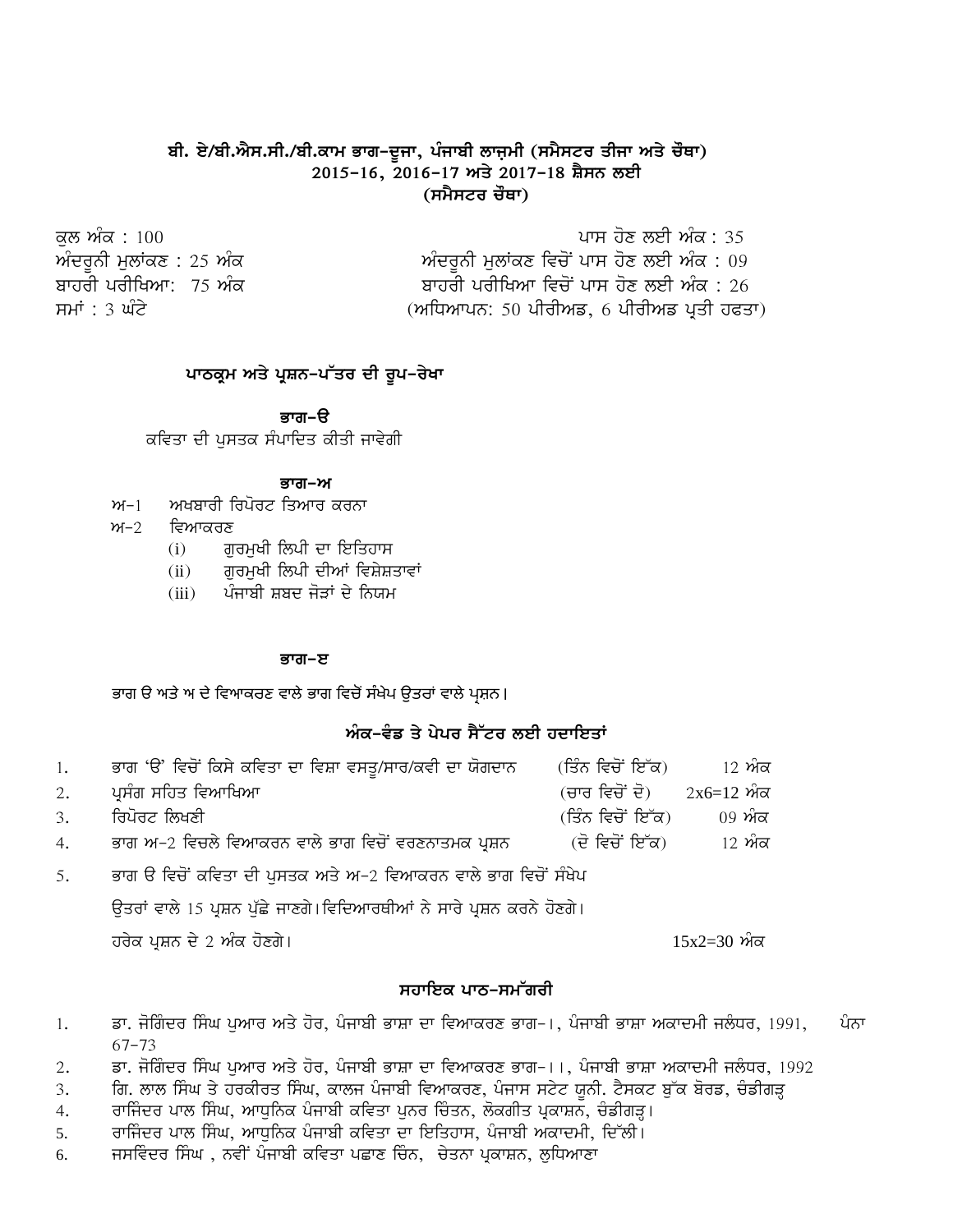7. ਸੰਤ ਸਿੰਘ ਸੇਖੋਂ, ਸਾਹਿਤਆਰਥ, ਲਾਹੌਰ ਬੁੱਕ ਸ਼ਾਪ, ਲੁਧਿਆਣਾ। ਬੀ.ਏ./ ਬੀ.ਐਸ.ਸੀ./ਬੀ.ਕਾਮ ਭਾਗ ਦੂਜਾ ਪੰਜਾਬੀ ਲਾਜ਼ਮੀ (ਮੁੱਢਲਾ ਗਿਆਨ)

# (ਸਮੈਸਟਰ ਤੀਜਾ ਅਤੇ ਚੌਥਾ) 2016-17 ਅਤੇ.2017-18 ਸੈਸ਼ਨ ਲਈ

# ਸਮੈਸਟਰ ਚੇਥਾ

| ਕੁਲ ਅੰਕ:100              | ਪਾਸ ਹੋਣ ਲਈ ਅੰਕ : 35                       |
|--------------------------|-------------------------------------------|
| ਅੰਦਰੂਨੀ ਮੁਲਾਂਕਣ : 25 ਅੰਕ | ਅੰਦਰੂਨੀ ਮੁਲਾਂਕਣ ਵਿਚੋਂ ਪਾਸ ਹੋਣ ਲਈ ਅੰਕ : 09 |
| ਬਾਹਰੀ ਪਰੀਖਿਆ: 75 ਅੰਕ     | ਬਾਹਰੀ ਪਰੀਖਿਆ ਵਿਚੋਂ ਪਾਸ ਹੋਣ ਲਈ ਅੰਕ : 26    |
| ਸਮਾਂ : 3 ਘੰਟ <u>ੇ</u>    | ਅਧਿਆਪਨ: 50 ਪੀਰੀਅਡ                         |

# ਪਾਠਕ੍ਰਮ ਅਤੇ ਪ੍ਰ਼ਤਸ਼ਨ-ਪੱਤਰ ਦੀ ਰੁਪ-ਰੇਖਾ

# ਭਗ-ੳ

ਨਿਰਧਾਰਤ ਪੁਸਤਕ: ਪੰਜਾਬੀ ਦੀ ਪਾਠ ਪੁਸਤਕ, ਬਲਦੇਵ ਸਿੰਘ ਚੀਮਾ, ਪਬਲੀਕੇਸ਼ਨ ਬਿਊਰੋ, ਪੰਜਾਬੀ ਯੂਨੀਵਰਸਿਟੀ, ਪਟਿਆਲਾ (ਇਸ ਪੁਸਤਕ ਵਿਚੋਂ **ਕਹਾਣੀ ਅਤੇ ਨਾਟਕ ਵਾਲਾ ਭਾਗ** ਸਿਲੇਬਸ ਵਜੋਂ ਪੜ੍ਹਿਆ ਜਾਣਾ ਹੈ)

# ਭਗ- ਅ

ਅ-1 ਨਿਜੀ ਚਿਠੀ $\overline{V}$ ਪੱਤਰ

ਅ-2 ਸਬਦਾਂ ਦਾ ਅਨੁਵਾਦ (ਪੰਜਾਬੀ ਤੋਂ ਅੰਗ੍ਰੇਜ਼ੀ ਅਤੇ ਅੰਗ੍ਰੇਜ਼ੀ ਤੋਂ ਪੰਜਾਬੀ।

# ਭਗ-ੲ

ਉਪਰੋਕਤ ਪਾਠਕ੍ਰਮ ਤੇ ਆਧਾਰਤ ਸੰਖੇਪ ਉੱਤਰਾਂ ਵਾਲੇ ਪ੍ਰਸ਼ਨ।

# ਅੰਕ ਵੰਡ ਤੇ ਪੇਪਰ ਸੈੱਟਰ/ ਪ੍ਰੀਖਿਆਰਥੀ ਲਈ ਹਦਾਇਤਾਂ

1. ਵਿਦਿਆਰਥੀਆਂ ਨੇ ਪੰਜਾਬੀ ਭਾਸ਼ਾ ਅਤੇ ਗੁਰਮੁਖੀ ਲਿਪੀ ਦਾ ਮੁਢਲਾ ਗਿਆਨ ਪਾਪਤ ਕੀਤਾ ਹੈ। ਇਸ ਲਈ ਵਿਦਿਆਰਥੀਆਂ ਦੇ ਭਾਸ਼ਾ ਅਤੇ

ਲਿਪੀ ਦੇ ਗਿਆਨ ਨੂੰ ਧਿਆਨ ਵਿਚ ਰਖਦਿਆਂ ਸਰਲ, ਸਪਸ਼ਟ ਅਤੇ ਛੋਟੇ ਉੱਤਰਾਂ ਵਾਲੇ ਪ੍ਰਸ਼ਨ ਹੀ ਪੁੱਛੇ ਜਾਣ।

2. ਸਾਰੇ ਭਾਗਾਂ ਵਿੱਚੋਂ ਪ੍ਰਸ਼ਨ ਪੁੱਛੇ ਜਾਣ।

3. ਸਰਲ ਤੇ ਸਪਸ਼ਟ ਪਸ਼ਨ ਪੁੱਛੇ ਜਾਣ।

4. ਵਰਣਾਤਮਕ ਪ੍ਰਸ਼ਨ ਨਾ ਪੁੱਛੇ ਜਾਣ।

5. ਲੋੜ ਅਨੁਸਾਰ ਵਿਦਿਆਰਥੀਆਂ ਨੂੰ ਛੋਟ ਜਾਂ ਚੋਣ ਦੇਣੀ ਲਾਜ਼ਮੀ ਹੈ।

6. ਭਾਗ ੳ ਵਿਚੋਂ ਕਿਸੇ ਕਹਾਣੀ ਦਾ ਸਾਰ। (ਦੋ ਵਿਚੋਂ ਇਕ) 08 ਅੰਕ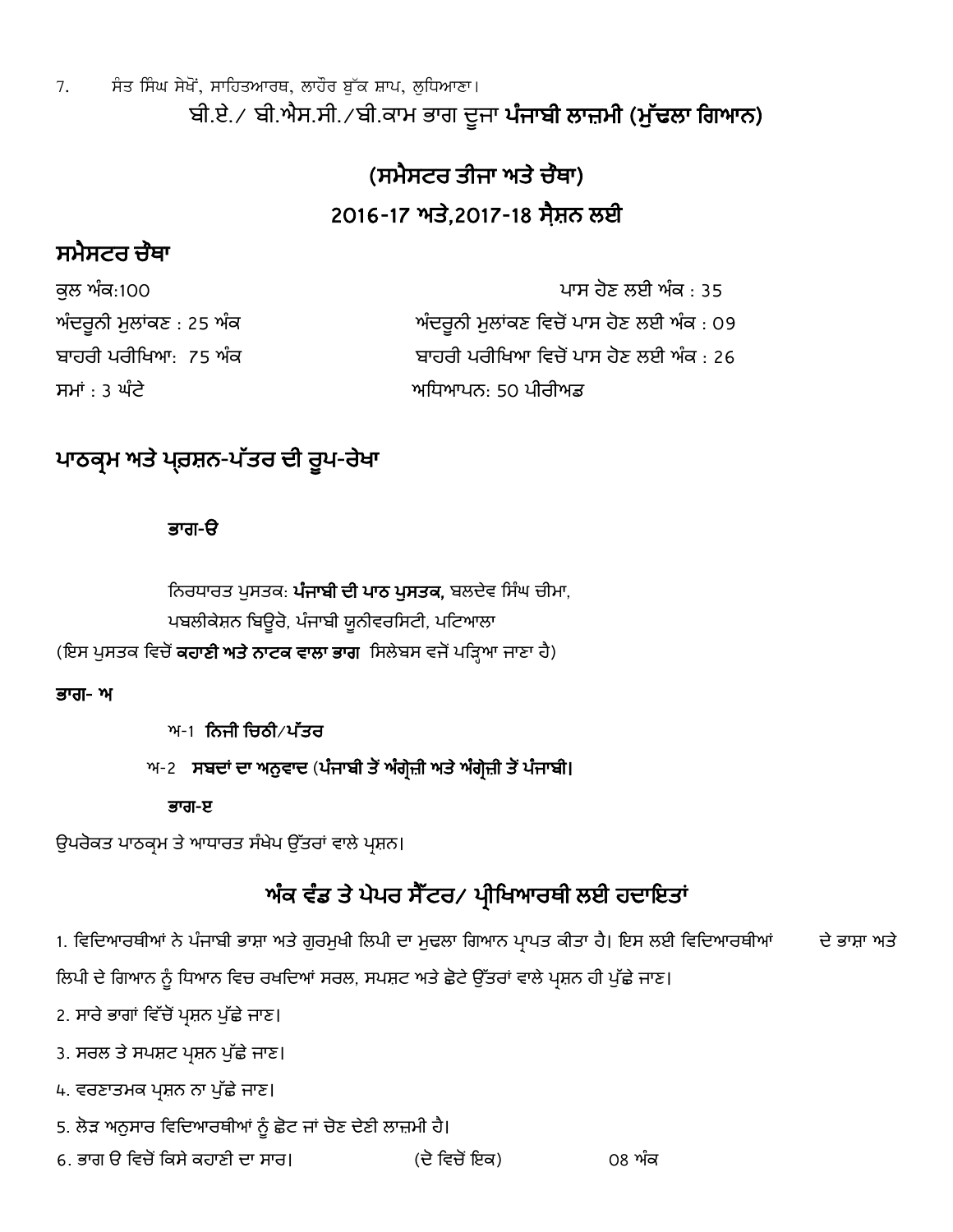| 7. ਕਿਸੇ ਪਾਤਰ ਸਬੰਧੀ ਸੰਖੇਪ ਜਾਣਕਾਰੀ                                                                                  | (ਦੇ ਵਿਚੋਂ ਇਕ)   | 04 ਅੰਕ      |  |
|-------------------------------------------------------------------------------------------------------------------|-----------------|-------------|--|
| 8. ਨਾਟਕ ਦੇ ਪਾਤਰਾਂ ਸਬੰਧੀ ਜਾਣਕਾਰੀ                                                                                   | (ਤਿੰਨ ਵਿਚੋਂ ਇਕ) | 08 ਅੰਕ      |  |
| 9. ਨਿਜੀ ਚਿੱਠੀ ਜਾਂ ਪੱਤਰ।                                                                                           | (ਦੇ ਵਿਚੋਂ ਇਕ)   | 09ਅੰਕ       |  |
| 10. ਵਿਦਿਆਰਥੀਆਂ ਦੇ ਆਮ ਜੀਵਨ ਨਾਲ ਸਬੰਧਤ ਸਬਦਾਵਲੀ ਦਾ ਅੰਗ੍ਰੇਜ਼ੀ ਅਤੇ ਪੰਜਾਬੀ ਅਨੁਵਾਦ 8+8= 16 ਅੰਕ                            |                 |             |  |
| 11.ਭਾਗ ੲ ਵਿਚ ਪਾਠ ਪੁਸਤਕ ਤੇ ਆਧਾਰਤ ਸੰਖੇਪ ਉੱਤਰਾਂ ਵਾਲੇ 15 ਪ੍ਰਸ਼ਨ ਪੁੱਛੇ ਜਾਣਗੇ। ਵਿਦਿਆਰਥੀ ਨੇ ਸਾਰੇ ਪ੍ਰਸ਼ਨ ਕਰਨੇ ਹੋਣਗੇ। ਹਰੇਕ |                 |             |  |
| ਪ੍ਰਸ਼ਨ ਦਾ ਉਤਰ ਵਿਚ ਦੇਣਾ ਹੋਵੇਗਾ। ਹਰੇਕ ਪ੍ਰਸ਼ਨ ਦੇ 2 ਅੰਕ ਹੋਣਗੇ।                                                        |                 | 15x2=30 ਅੰਕ |  |
|                                                                                                                   |                 |             |  |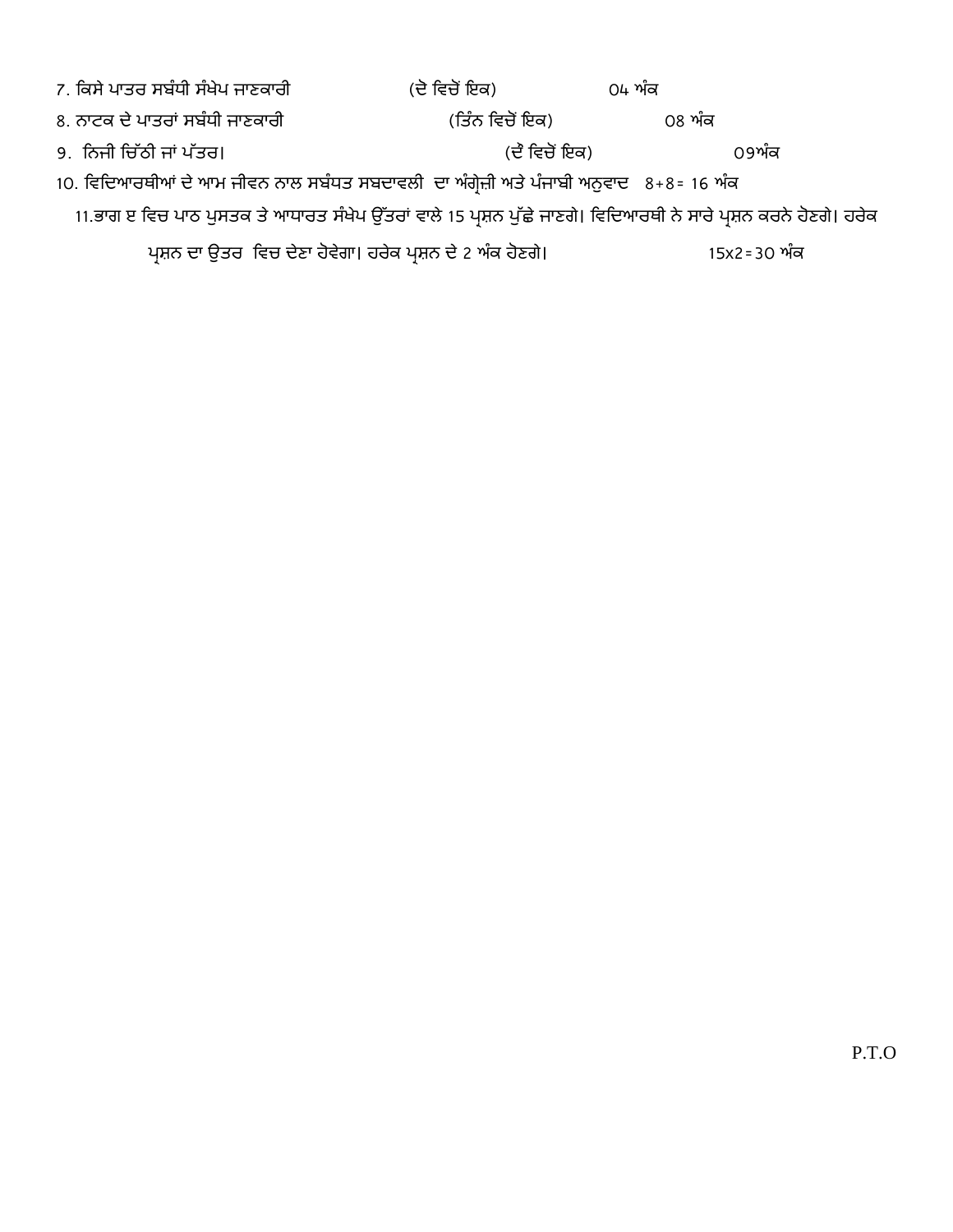# **GARMENT PRODUCTION MANAGEMENT - THEORY B. Voc (FT) SEM-IV**

# **Min Pass Marks: 26**

# **INSTRUCTIONS FOR THE PAPER SETTER**

The question paper will consist of three sections A, B and C. Each of sections A and B will have four questions from the respective sections of the syllabus and each question carry 11 marks. Section C will consist of one compulsory question having 10 short-answer typed questions carrying 3marks each covering the entire syllabus uniformly.

# **INSTRUCTIONS FOR THE CANDIDATES**

Candidates are required to attempt two questions each from section A and B of the question paper and the entire section C.

#### **SECTION-A**

- Principles of Management
	- a. Planning types and strategies
	- b. Project Planning and Control
- Production Section Production system and production planning, plantlayout.
- Different types of industrial sewing machines and modern accessories in sewing machines

# **SECTION – B**

- Finishing, Pressing, Trimming and Packing.
- .Industrial Engineering concepts in improving apparel productivity in brief.
	- a. Work study and standard time control.
	- b. Balancing
- Quality Control in Production Importance, tools for quality assurance.

# **Suggested Books:**

- Garment Technology for Fashion Designers by Gerrycooklin
- 

of clothing Production Management by A. J.Chutler

Quality control in Apparel Industry by P.V. Mehta

**Max Marks: 74 Allowed Time: 3 Hrs.**

**•** Introduction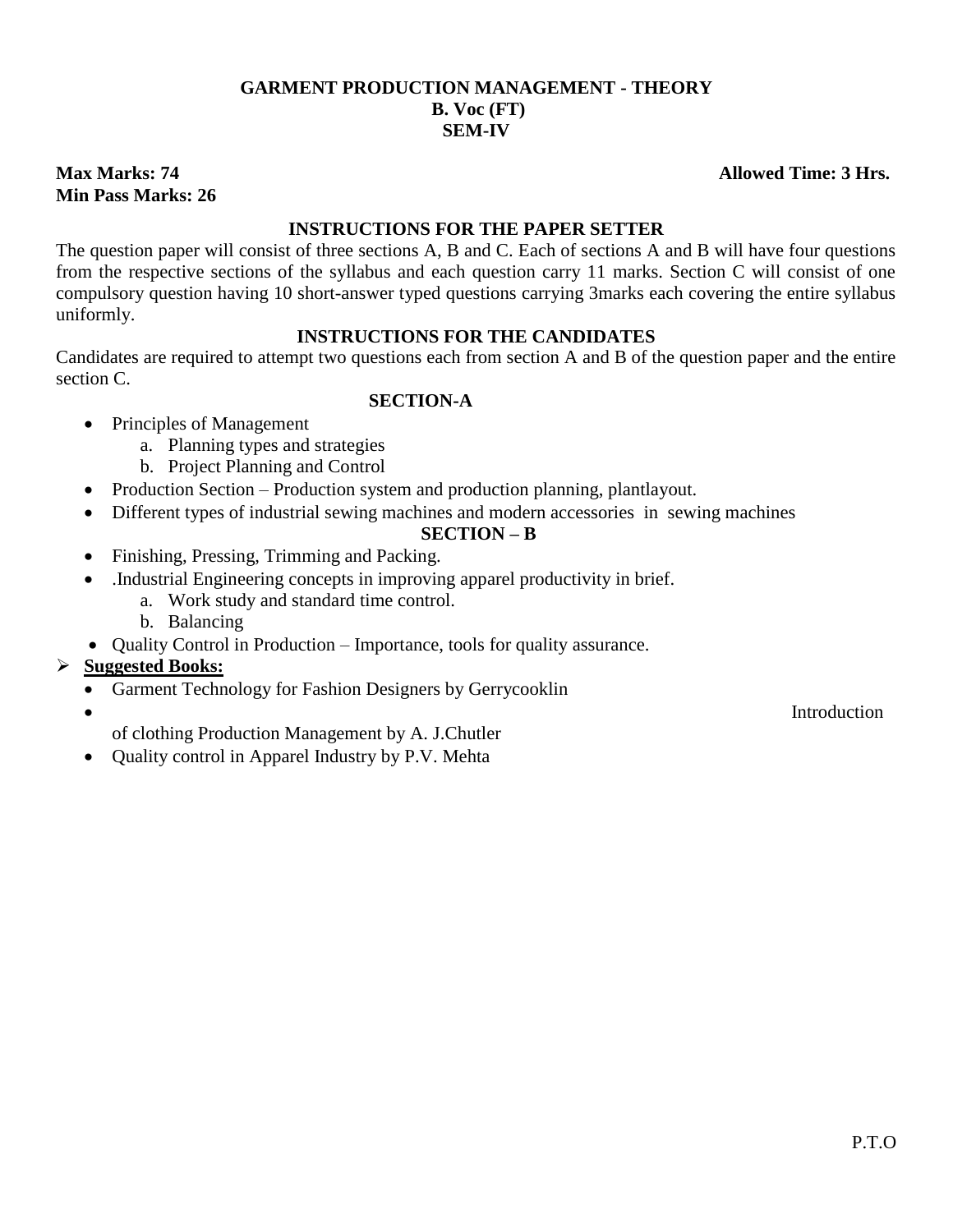#### **PERSONALITY DEVELOPMENT & COMMUNICATION SKILLS- THEORY B. Voc (FT) SEM-IV**

# **Min Pass Marks: 26**

#### **Max Marks: 74** Allowed Time: 3 Hrs.

### **INSTRUCTIONS FOR THE PAPER SETTER**

• The question paper will consist of three sections A, B and C. Each of sections A and B will have four questions from the respective sections of the syllabus and each question carry 11 marks. Section C will consist of one compulsory question having 10 short-answer typed questions carrying 3marks each covering the entire syllabus uniformly.

#### **Section – A**

- 1. Important & Scope of personality development.
- 2. Handling inferiority & superiority complex, doubt, dear & depressions. Positive thinking & negative thinking, self- confidence.
- 3. Self presentation to prospective clients / colleagues/ seniors/
- 4. Techniques to per duce influence & convince others.

#### **Section – B**

#### *Communication Skills*

- 1. Essentials of Grammar :- parts of speech, punctuation, vocabulary building, phonetics
- 2. Office management :-
- 3. Types of correspondence, receipt : dispatch of mail.
- 4. Role & function of correspondence.
- 5. Letter & resume writing :-
- 6. Types of letters :- Formal/Informal, Importance & Function.
- 7. Drafting the applications.
- 8. Presentation Skills :- importance of presentation skills
- 9. Guidelines to make presentation interesting
- 10. Body language
- 11. Forms of layout
- 12. Interview preparation :-
- 13. Types of interview, preparing for the interviews, attending the interviews.
- 14. Postures & gestures.
- 15. Group discussion & presentation :-
- 16. Definition , process & guidelines.

#### **References:**

- 1. New Aspects of Personality Development And Communication Skills Ram Sharma
- 2. Personality Development And Soft Skills- Barun K. Mitra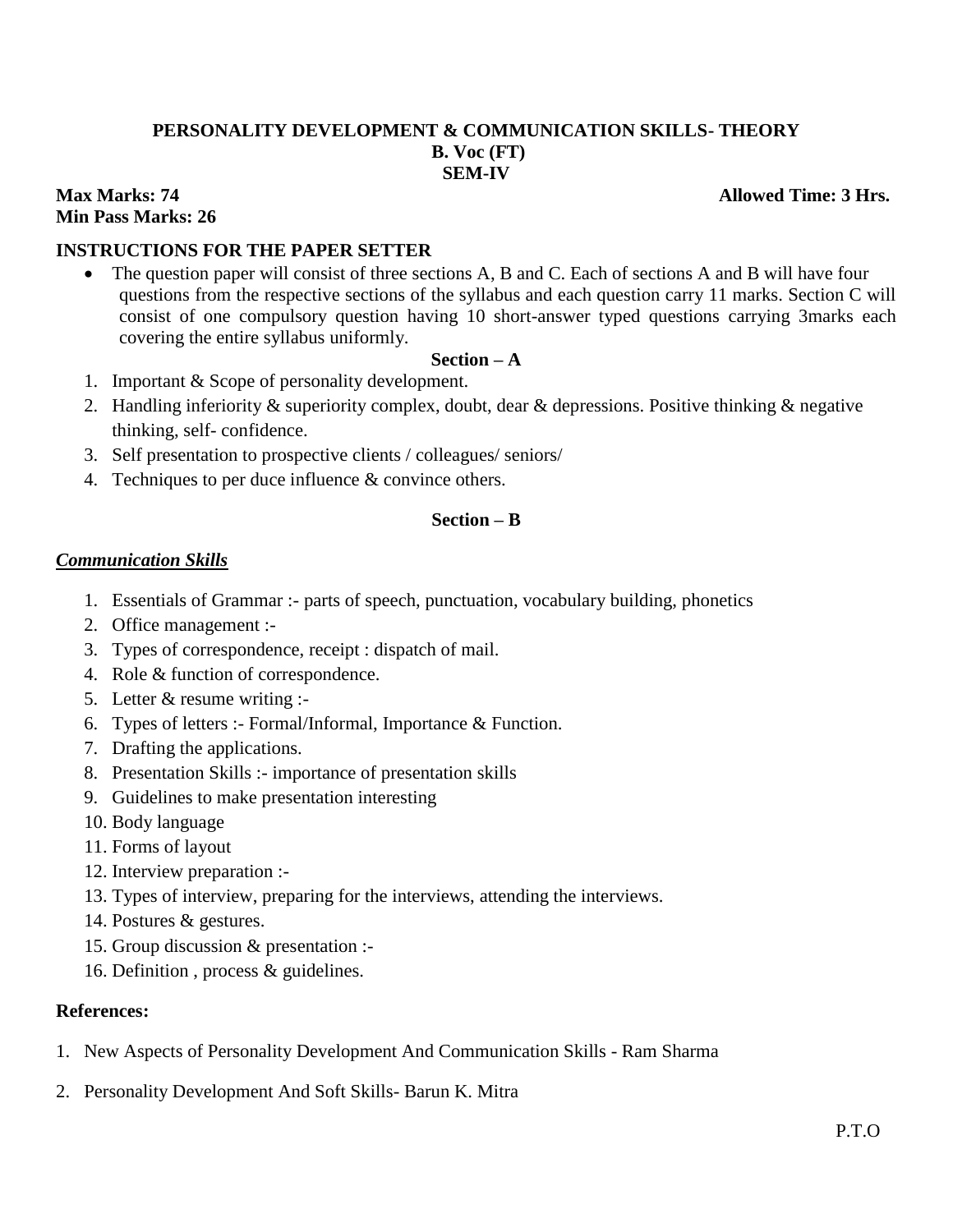#### **HISTORY OF INDIAN COSTUMES - THEORY B. Voc (FT) SEM-IV**

#### **Max Marks: 74 Allowed Time: 3 Hrs.**

# **Min Pass Marks: 26**

#### **INSTRUCTIONS FOR THE PAPER SETTER**

The question paper will consist of three sections A, B and C. Each of sections A and B will have four questions from the respective sections of the syllabus and each question carry 11 marks. Section C will consist of one compulsory question having 10 short-answer typed questions carrying 3marks each covering the entire syllabus uniformly.

# **INSTRUCTIONS FOR THE CANDIDATES**

Candidates are required to attempt two questions each from section A and B of the question paper and the entire section C.

#### **Section-A**

- Indus valley civilization.
- Mourayans and sanga period.
- Kushan period.
- Gandhara period.
- Gupta period
- Medieval period.
- Mughal.
- British.

#### **Section-B**

- Punjab
- Rajasthan
- Himachal Pradesh
- Gujarat
- Jammu and Kashmir
- Maharashtra

(Identify distinguishing costume terminology throughout history and characteristics of each period and of every state mentioned above. Describe silhouettes, colors, fabrics, and accessories used for human adornment in different time Periods and same for states).

# **References**

A. Biswas, Indian Costumes, (2003), Publication Division

"Ancient Costumes" By Gurey G. S, Publisher Popular Book.

"Ancient Indian Costumes" By Roshan Alkazi.

"Periods of Centralization and Development of Dressing in India" By Wlex A.

Bradley C.(1970) History of World Costume, London, Peter Owen Ltd

Boucher F. (1966) A History of Costume in the West, London, Thames and Hudson

Parul Bhatnagar, Traditional Indian Costumes and Textiles, (2004), Abhishek Publications

Ritu Kumar, Costumes and Textiles of Royal India, (1999), Christie's Book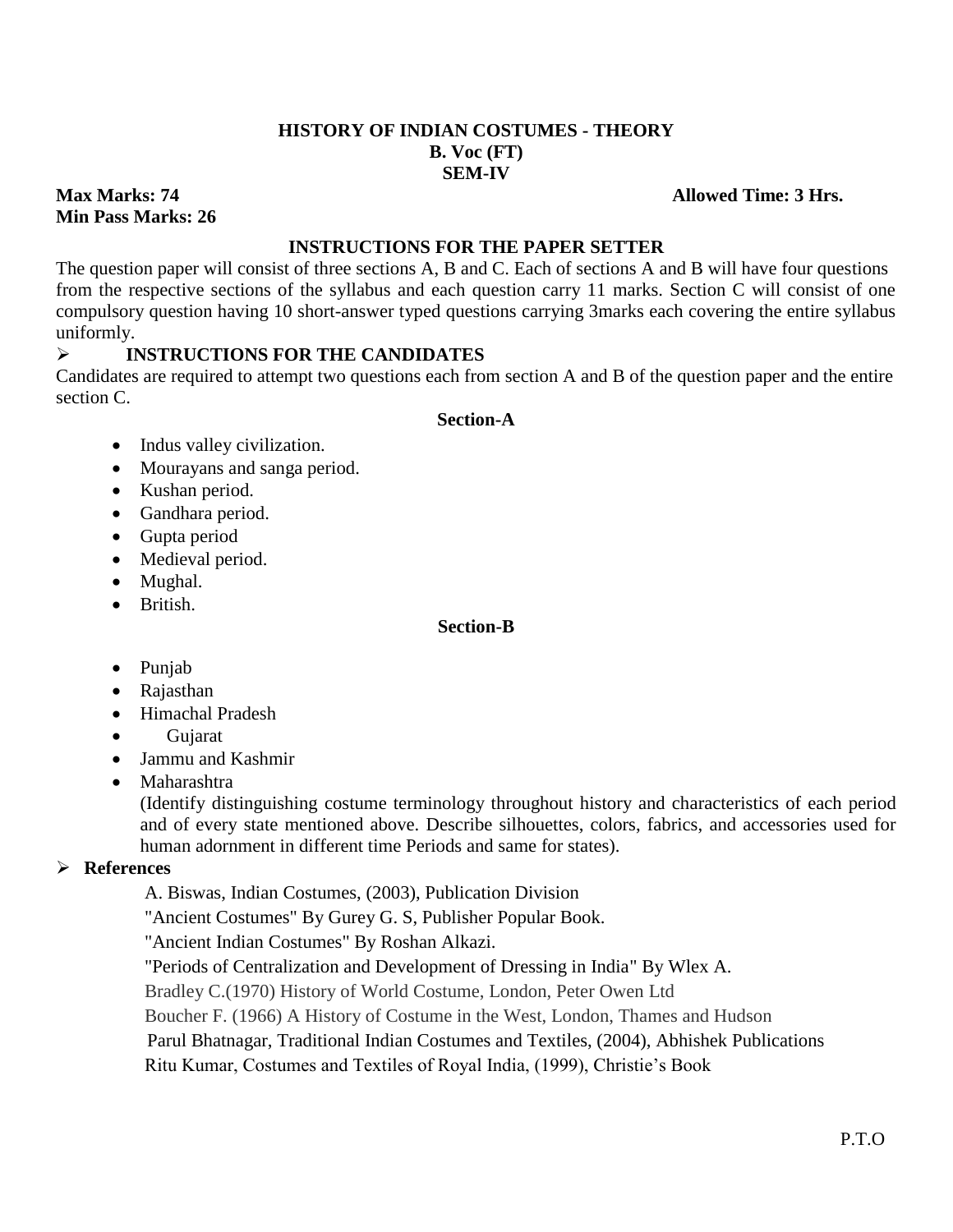# **DRAPING METHODS - LAB B. Voc (FT) SEM-IV**

#### **Max marks-100 Allowed Time-3 hours**

**Introduction to draping; advantages and disadvantages :-**

- Equipment needed
- Dress form
- Marking
- $\bullet$  Truing
- Grain
- Seam allowances
- Understanding of style lines
- Preparation of muslin for draping

# **Preparation of basic patterns for :-**

- Draping basic skirt-front and back
- Bodice variations-princess line, yokes with gathers

# **References :**

- 'Pattern making for fashion design' by Helen Joseph Armstrong
- 'Darping for fashion design' By Jaffe Hilde and Relis Nuire
- Dress design: draping and flat pattern making', M.S Hill house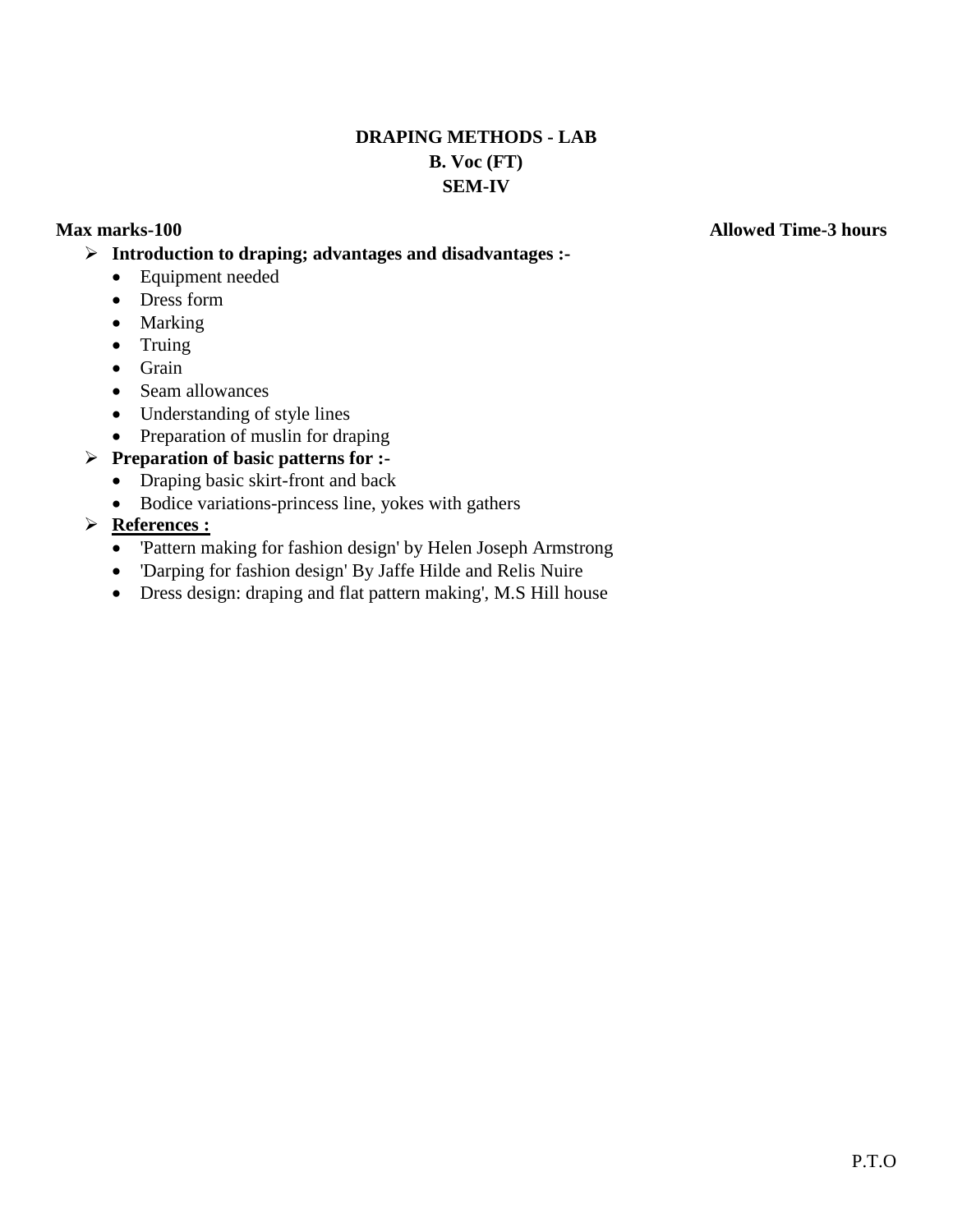#### **CLOTHING CONSTRUCTION TECHNIQUES - LAB**

### **B. Voc (FT) SEM-IV**

**Max Marks-100 Allowed Time: 3 Hrs** 

- **Drafting & Construction of following garments for the children-**
	- 1. Romper
	- 2. Sun suit
	- 3. A-line Frock
	- 4. Gathered frock
	- 5. Night-suit
- $\triangleright$  Drafting & Construction of teenager garments-
	- 1. Shirts, kurtas and Salwar-kameez
	- 2. Churidar pajami
	- 3. Blouses
	- 4. Night-suits
	- 5. Party-wear dress
- $\triangleright$  Renovation, remodeling of lady garments to children and lady garments
	- 1. Application of different types of trimmings- laces, piping, bindings, applique.
	- 2. Dart manipulation : Through slash and spread method, pivot method, one dart into two darts, two darts into one dart.
	- 3. Design projects on single dart series: Princess line and Empire line.
	- 4. Shifting of dart to different positions.

# **BOOKS RECOMMENDED**

- 1. Basic Processes and Clothing Construction Sherie Doongaji
- 2. Dress Pattern Design N. Bray.
- 3. Pattern Making for Fashion Designing Helen Joseph Armstrong
- 4. Design Apparel through the flat pattern Emrstine Koff
- 5. Pattern Drafting Kamakura Shobo
- 6. Garment Construction Skills Ludhiana Premlata Miulick
- 7. New Complete Guide to Sewing. New York, Reader Digest, 2010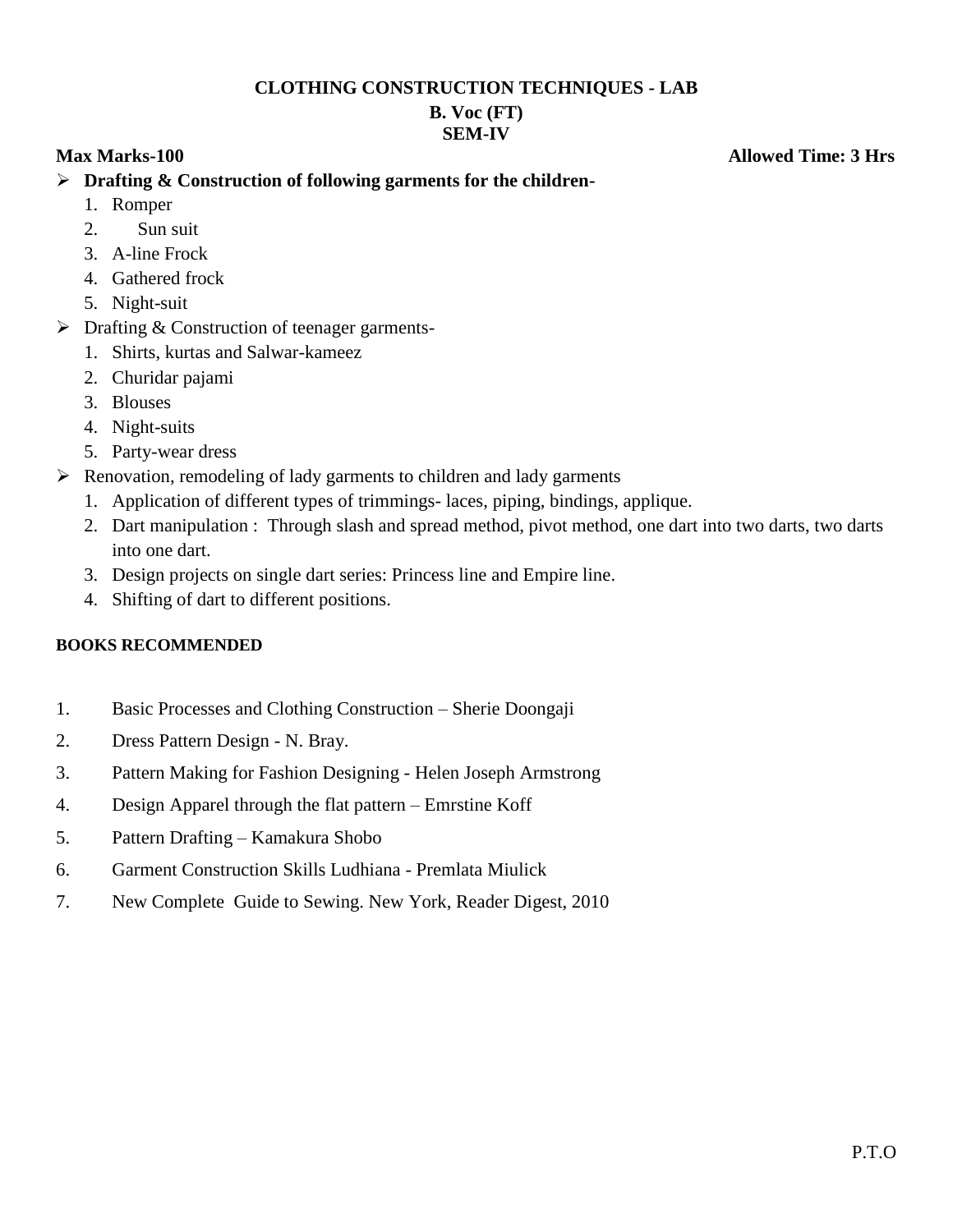#### **FUNDAMENTALS OF DESIGN - LAB B. Voc (FT) SEM-IV**

# **Max. Marks:50 Time Allowed: 3Hrs.**  1. Colour wheal – Primary colour, Secondary colour, testiary colour. 2. Make design of all colour schemes. 3. Different textures-: Thread pulling, thread crumple, thred rolling, blade effects, jute, thumb, comb, ink, blow. 4. Rendering of different Textures-: Woven, woolen, satins, spandex, denim, leather, knitted 5. Create designs using colour schemes. 6. Mood boards 7. Client boards 8. Illustration Sheet 9. Specification Sheet **Suggested Books:** 1."Fashion colour Harmony"by Hibeaki,PublisherRockfor. 2."Fashion Rendering with colour" by BinaAbling. 3."Fashion Design" by Janice C.Ellinwood.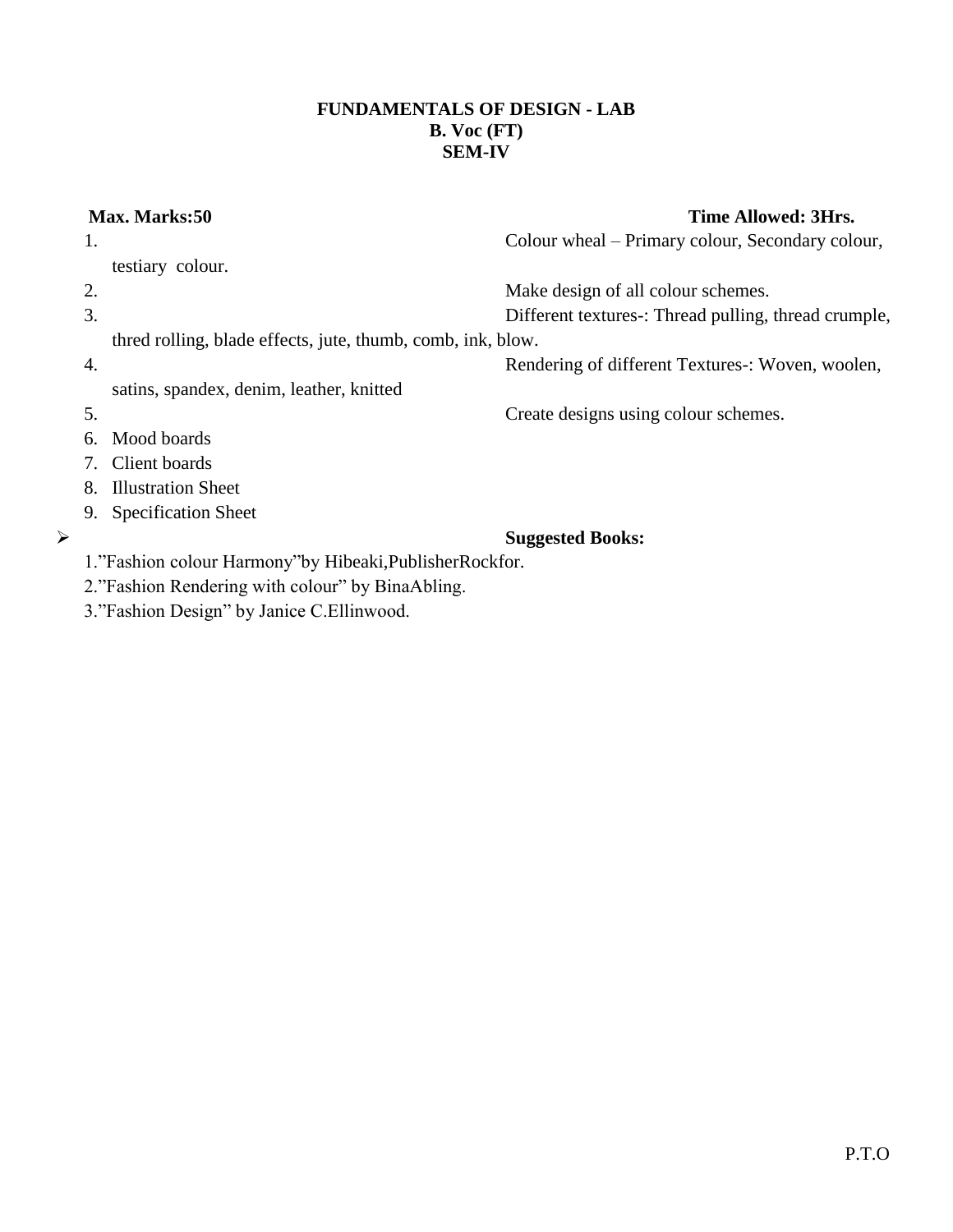#### **COMPUTER AIDED FASHION DESIGN (I) - LAB B. Voc (FT) SEM-IV**

#### **Time Allowed: 3 Hrs** Maximum Marks: 50

#### **Section-A**

Introduction to Corel draw and tools. Importance and Uses of Corel Draw for Designers. Bitmap and Vector Images Application of various textures and Patterns. Drawing of fashion figure using different tools. Knowledge of export/save graphics. Create textures, prints design in Corel. Colour Palette and printin

#### **Section-B**

Introduction to Photoshop and its importance Tools of Photoshop Opening the Photoshop Concept of Path, layers Creating logos, collage, brochures, fliers, story board, mood board, labels, visiting cards.

#### **Suggested Readings**

- 1. "Introduction to Computers" By Norton, Peter.
- 2. "Introduction to Computer Fundamentals" By Bright.
- 3. "Fundamentals of Computer Graphics" By Peter Shirley.
- 4. "Adobe Photoshop and Textile Design" By Frederich L. Chipkin.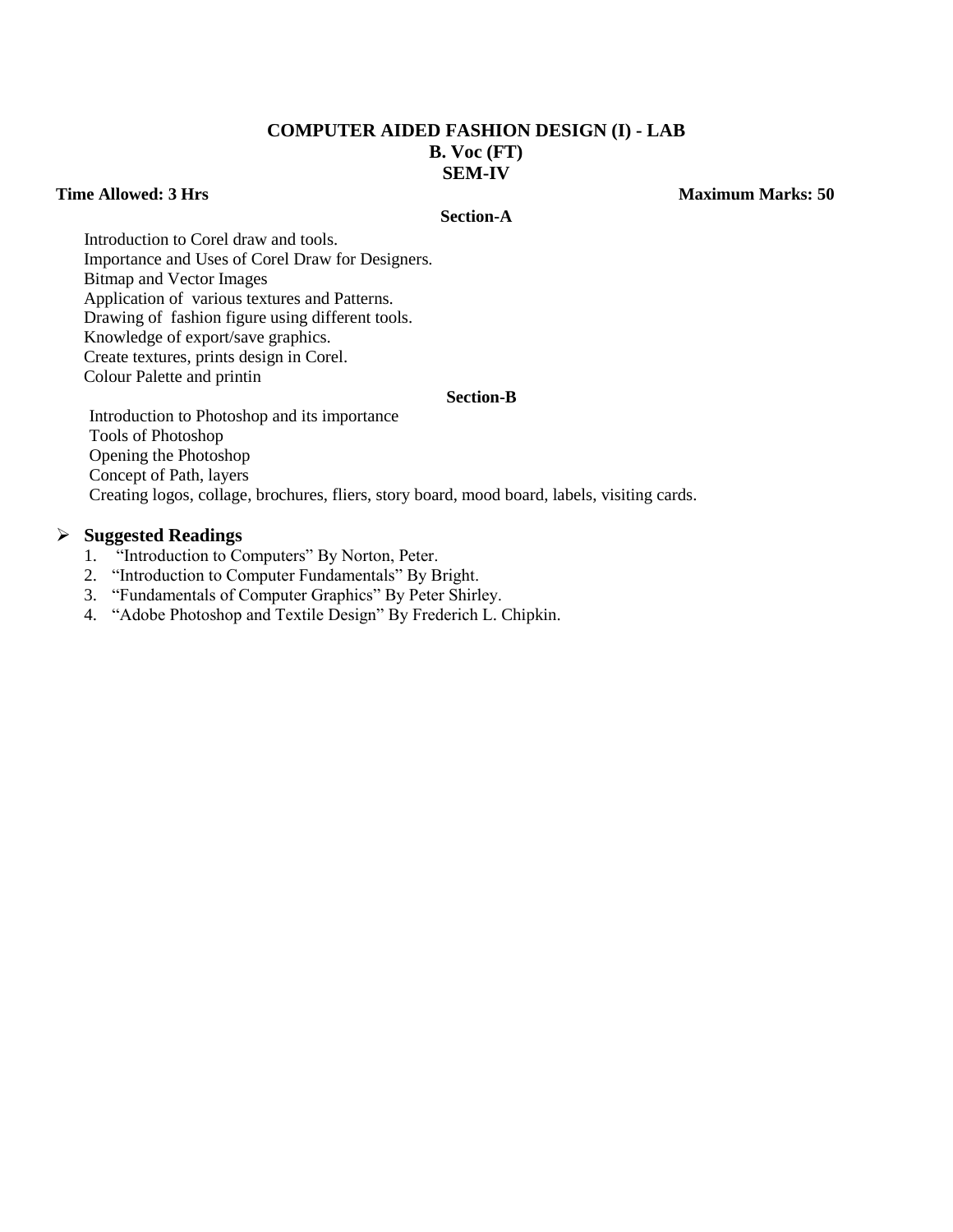# **All UG Courses - II Year(Annual & 4th Semester) Environmental and Road Safety Awareness Session: 2015-16, 2016-17 & 2017-18**

Time Allowed: 3 hours Time Allowed: 3 hours Total lectures: 50 Pass marks: 35

#### **Theory Paper: 70 marks+ Internal Assessment 30 marks**

#### **Instructions:**

- a) The paper has been introduced from the session 2013-14.
- b) The paper will be taught in the Second year/fourth Semester of all the U.G. Courses (B.A., B.Com., B.Sc., Law, Engineering, Commerce, Agriculture etc.) except L.L.B. three year course and will be a qualifying paper only. The marks of this paper will not be counted towards final score of the under graduate degree.
- c) This will cover only preliminary and basics of the subject and the paper will be set accordingly.
- d) The question paper will consist of three sections A, B and C. Section A and B will have four questions in each section from the respective sections of the syllabus and will carry 10 marks each. Section C will consist of 15 short-answer type questions which will cover the entire syllabus uniformly and will carry 30 marks in all.
- *e)* Candidates are required to attempt two questions from each section A and B and the entire section C.

#### **Section – A**

**Unit 1:** The multidisciplinary nature of environmental studies. Definition, scope and importance

- Concept of Biosphere Lithosphere, Hydrosphere, Atmosphere.
- Need for public awareness (6 lectures)

**Unit – 2:** Natural Resources – Renewable and non-renewable resources.

- Natural resources and associated problems.
	- a) Forest resources: use and over exploitation, deforestation and its impact.
	- b) Water resources: use and overutilization of surface and ground water and its impact.
	- c) Rain Water Harvesting.
	- d) Mineral resources: use and effects on environment on over exploitation.
	- e) Food resources: Effects modern agriculture, fertilizer-pesticide problem, water logging and salinity.
	- f) Energy resources: Growing energy needs, renewable and non-renewable energy sources, use of alternate energy resources.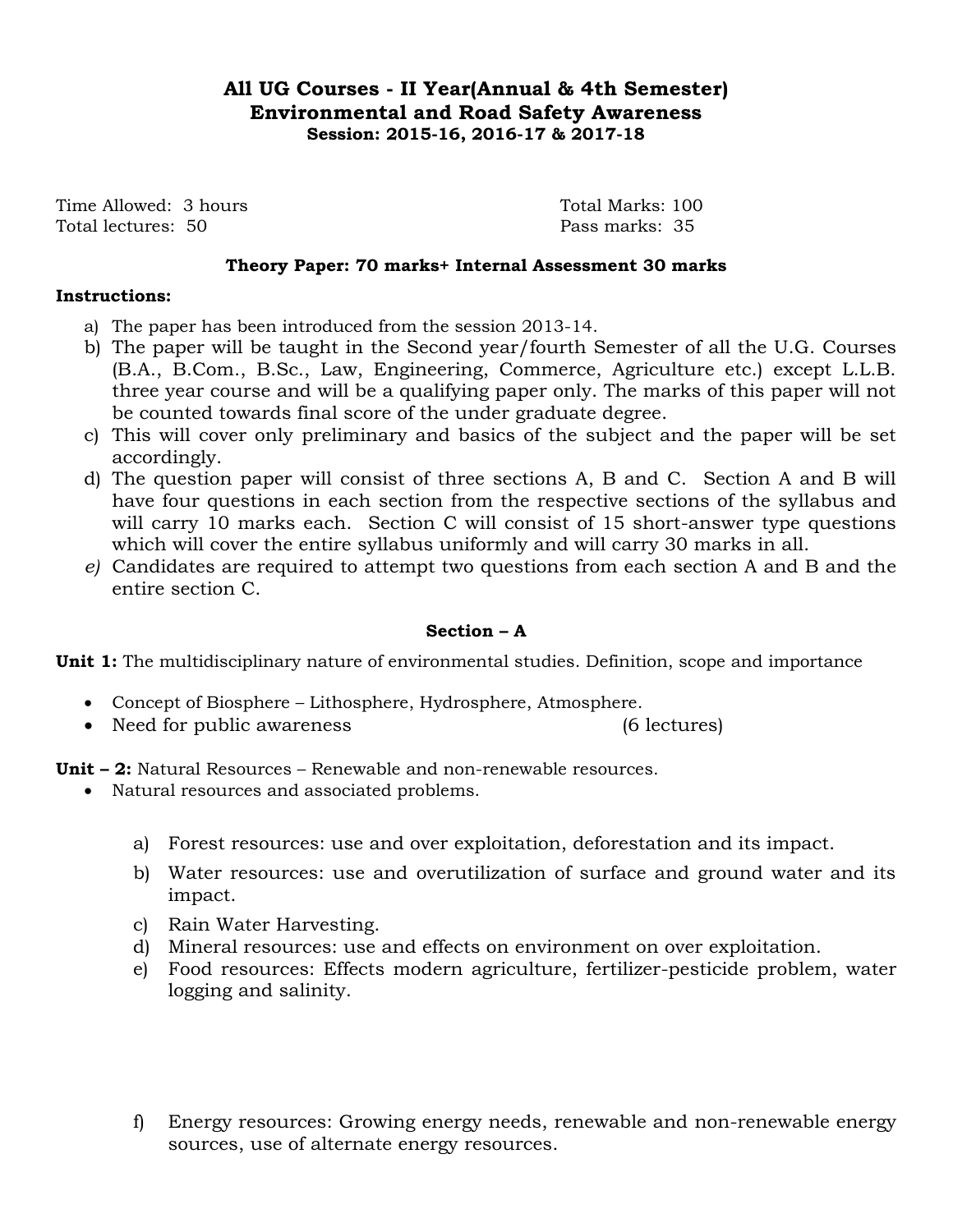- g) Energy resources : Growing energy needs, renewable and non-renewable energy sources, use of alternate energy resources.
- h) Role of an individual in conservation of natural resources for sustainable development. (7 lectures)

**Unit 3** : Ecosystems

- Ecosystem and its components : Definition, structure and function; producer, consumer and decomposer.
- Types of Ecosystem (Introduction only)
- Food Chains, food web and ecological pyramids (6 lectures)

**Unit – 4 :** Biodiversity and conservation

- Introduction Definition : genetic, species and ecosystem diversity, value of biodiversity.
- Hot spots of biodiversity
- Threats to biodiversity : habitat loss, poocting of wildlife, man-wildlife conflicts.
- Endangered and endemic species of India.
- Conservation of Biodiversity. (6 lectures)

#### **Section – B**

#### **Units 5** : Environmental Pollution

- Definition, causes, effects and control measures of
	- a) Air pollution
	- b) Water pollution
	- c) Soil pollution
	- d) Marine pollution
	- e) Noise pollution
	- f) Thermal pollution
	- g) Nuclear hazard
- Role of an individual in prevention of pollution.
- Solid waste management : vermicomposting.
- Disaster management : Floods, earthquake, cyclone and landslides (7 lectures)

#### **Unit 6 :** Social Issues and the Environment

- Urban problems related to energy.
- Water conservation rain water harvesting, water shed management.